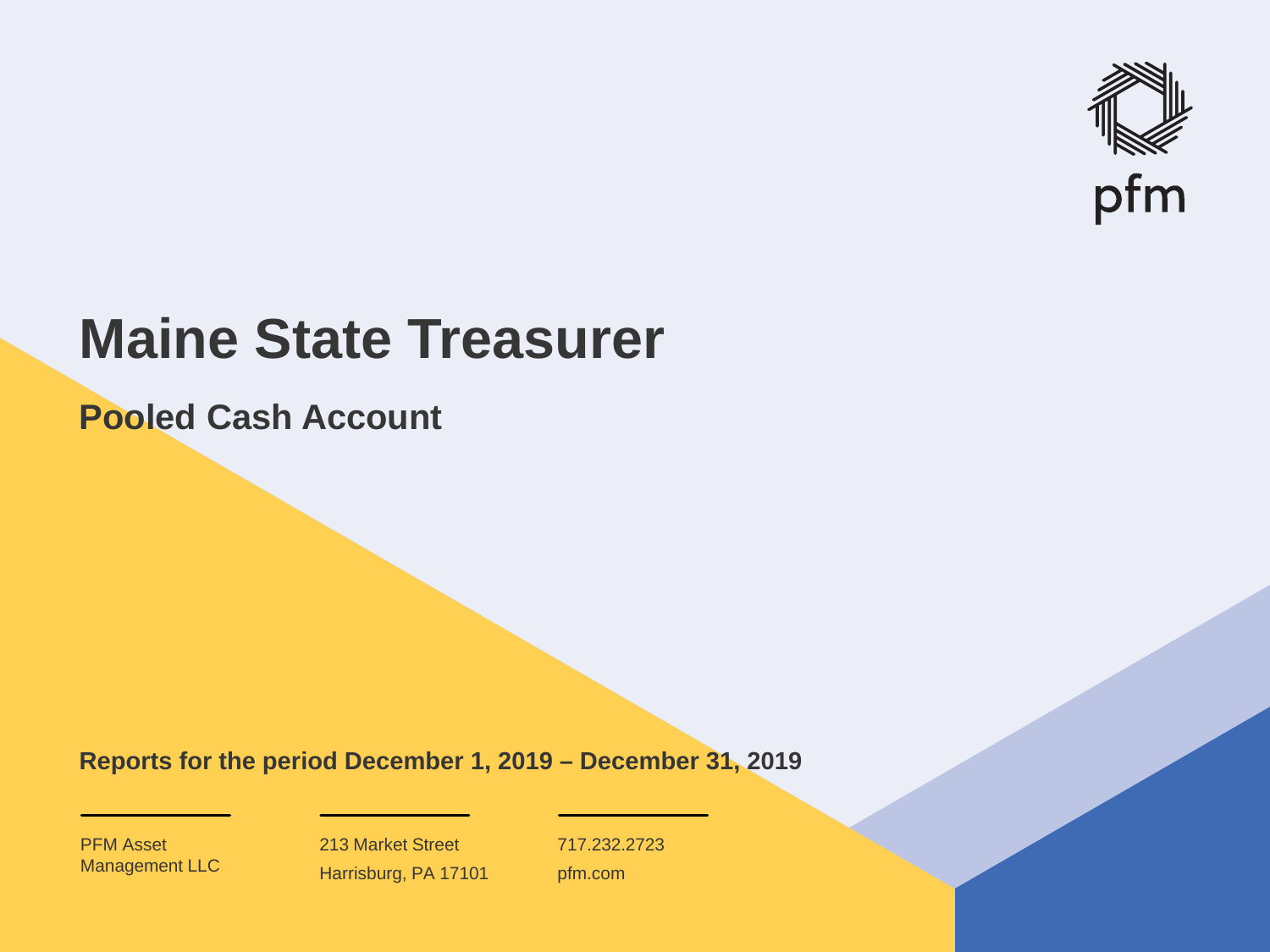# **Maine State Treasurer Activity and Performance Summary For the Month Ending December 31, 2019**

| <b>Amortized Cost Basis Activity Summary</b> |  |  |
|----------------------------------------------|--|--|
|----------------------------------------------|--|--|

| <b>Beginning Amortized Cost Value</b>   |               | 1,585,153,290.25 | <b>Interest Earned</b>                       |
|-----------------------------------------|---------------|------------------|----------------------------------------------|
| <b>Additions</b>                        |               |                  |                                              |
| Contributions                           | 40,543,197.64 |                  | <b>Current Holdings</b>                      |
| <b>Interest Received</b>                | 1,501,629.47  |                  | Cash and Equivalents<br>492,139.72           |
| <b>Accrued Interest Sold</b>            | 0.00          |                  | 0.00<br>Repurchase Agreement                 |
| Gain on Sales                           | 0.00          |                  | <b>Certificates of Deposit</b><br>390,298.62 |
| <b>Total Additions</b>                  |               | 42,044,827.11    | 0.00<br><b>Commercial Paper</b>              |
| Deductions                              |               |                  | 794,248.62<br>U.S. Treasuries                |
| Withdrawals                             | 0.00          |                  | Federal Agency<br>739,843.76                 |
| <b>Accrued Interest Purchased</b>       | 29,123.98     |                  | 47,091.05<br>Corporate                       |
| Loss on Sales                           | 0.00          |                  |                                              |
|                                         |               |                  | <b>Sales and Maturities</b>                  |
| <b>Total Deductions</b>                 |               | (29, 123.98)     | 0.00<br>Repurchase Agreement                 |
| Accretion (Amortization) for the Period |               | 244,363.36       | 0.00<br><b>Commercial Paper</b>              |
| <b>Ending Amortized Cost Value</b>      |               | 1,627,413,356.74 | 0.00<br><b>Certificates of Deposit</b>       |
| <b>Ending Fair Value</b>                |               | 1,630,754,654.54 | U.S. Treasuries<br>45,855.98                 |
| Unrealized Gain (Loss)                  |               | 3,341,297.80     | 0.00<br><b>Federal Agency</b>                |
|                                         |               |                  | $\sim$ $\sim$ $\sim$                         |

|                                         | <b>Amortized Cost Basis Activity Summary</b> |                  |                                |                        | <b>Detail of Amortized Cost Basis Return</b> |                            |                     |
|-----------------------------------------|----------------------------------------------|------------------|--------------------------------|------------------------|----------------------------------------------|----------------------------|---------------------|
| <b>Beginning Amortized Cost Value</b>   |                                              | 1,585,153,290.25 |                                | <b>Interest Earned</b> | <b>Accretion</b><br>(Amortization)           | <b>Realized Gain(Loss)</b> | <b>Total Income</b> |
| Additions                               |                                              |                  |                                |                        |                                              |                            |                     |
| Contributions                           | 40,543,197.64                                |                  | <b>Current Holdings</b>        |                        |                                              |                            |                     |
| <b>Interest Received</b>                | 1,501,629.47                                 |                  | Cash and Equivalents           | 492,139.72             | 0.00                                         | 0.00                       | 492,139.72          |
| <b>Accrued Interest Sold</b>            | 0.00                                         |                  | Repurchase Agreement           | 0.00                   | 0.00                                         | 0.00                       | 0.00                |
| Gain on Sales                           | 0.00                                         |                  | <b>Certificates of Deposit</b> | 390,298.62             | 0.00                                         | 0.00                       | 390,298.62          |
| <b>Total Additions</b>                  |                                              | 42,044,827.11    | <b>Commercial Paper</b>        | 0.00                   | 215,854.62                                   | 0.00                       | 215,854.62          |
| Deductions                              |                                              |                  | U.S. Treasuries                | 794,248.62             | (40, 937.26)                                 | 0.00                       | 753,311.36          |
| Withdrawals                             | 0.00                                         |                  | <b>Federal Agency</b>          | 739,843.76             | 8,143.95                                     | 0.00                       | 747,987.71          |
| <b>Accrued Interest Purchased</b>       | 29,123.98                                    |                  | Corporate                      | 47.091.05              | 4,687.35                                     | 0.00                       | 51,778.40           |
| Loss on Sales                           | 0.00                                         |                  |                                |                        |                                              |                            |                     |
|                                         |                                              |                  | <b>Sales and Maturities</b>    |                        |                                              |                            |                     |
| Total Deductions                        |                                              | (29, 123.98)     | Repurchase Agreement           | 0.00                   | 0.00                                         | 0.00                       | 0.00                |
| Accretion (Amortization) for the Period |                                              | 244,363.36       | <b>Commercial Paper</b>        | 0.00                   | 34,569.50                                    | 0.00                       | 34,569.50           |
| Ending Amortized Cost Value             |                                              | 1,627,413,356.74 | <b>Certificates of Deposit</b> | 0.00                   | 0.00                                         | 0.00                       | 0.00                |
| Ending Fair Value                       |                                              | 1,630,754,654.54 | U.S. Treasuries                | 45,855.98              | 22,045.20                                    | 0.00                       | 67,901.18           |
| Unrealized Gain (Loss)                  |                                              | 3,341,297.80     | Federal Agency                 | 0.00                   | 0.00                                         | 0.00                       | 0.00                |
|                                         |                                              |                  | Corporate                      | 0.00                   | 0.00                                         | 0.00                       | 0.00                |
|                                         |                                              |                  | <b>Total</b>                   | 2,509,477.75           | 244,363.36                                   | 0.00                       | 2,753,841.11        |

|                | <b>Twelve</b>         | Six                   |                      |
|----------------|-----------------------|-----------------------|----------------------|
|                | <b>Month Trailing</b> | <b>Month Trailing</b> | <b>For the Month</b> |
| Fed Funds      | 2.28%                 | 2.06%                 | 1.75%                |
| Overnight Repo | 2.30%                 | 2.06%                 | 1.61%                |
| 3 Month T-Bill | 2.09%                 | 1.80%                 | 1.55%                |
| 6 Month T-Bill | 2.10%                 | 1.78%                 | 1.57%                |
| 1 Year T-Note  | 2.10%                 | 1.79%                 | 1.67%                |
| 2 Year T-Note  | 1.98%                 | 1.64%                 | 1.61%                |
| 5 Year T-Note  | 1.96%                 | 1.62%                 | 1.68%                |
|                |                       |                       |                      |
|                |                       |                       |                      |

# **Annualized Comparative Rates of Return Summary of Amortized Cost Basis Return for the Period**

|                | <b>Twelve</b>         | Six                   |               |                                             | <b>Total Portfolio</b> | <b>Excluding Cash</b><br><b>Equivalents</b> |
|----------------|-----------------------|-----------------------|---------------|---------------------------------------------|------------------------|---------------------------------------------|
|                | <b>Month Trailing</b> | <b>Month Trailing</b> | For the Month | Interest Earned                             | 2,509,477.75           | 2,017,338.03                                |
| Fed Funds      | 2.28%                 | 2.06%                 | 1.75%         | Accretion (Amortization)                    | 244,363.36             | 244,363.36                                  |
| Overnight Repo | 2.30%                 | 2.06%                 | 1.61%         | Realized Gain (Loss) on Sales               | 0.00                   | 0.00                                        |
| 3 Month T-Bill | 2.09%                 | 1.80%                 | 1.55%         | Total Income on Portfolio                   | 2,753,841.11           | 2,261,701.39                                |
| 6 Month T-Bill | 2.10%                 | 1.78%                 | 1.57%         | Average Daily Historical Cost               | 1,642,718,113.30       | 1,289,524,564.91                            |
| 1 Year T-Note  | 2.10%                 | 1.79%                 | 1.67%         | <b>Annualized Return</b>                    | 1.97%                  | 2.07%                                       |
| 2 Year T-Note  | 1.98%                 | 1.64%                 | 1.61%         | Annualized Return Fiscal Year to Date       | 2.18%                  | 2.24%                                       |
| 5 Year T-Note  | 1.96%                 | 1.62%                 | 1.68%         | <b>Investment Advisory Fees</b>             | 14,583.34              | n/al                                        |
|                |                       |                       |               | Annualized Return (net of fees)             | 1.96%                  | n/al                                        |
|                |                       |                       |               | Weighted Average Effective Duration in Days | 434                    | 552                                         |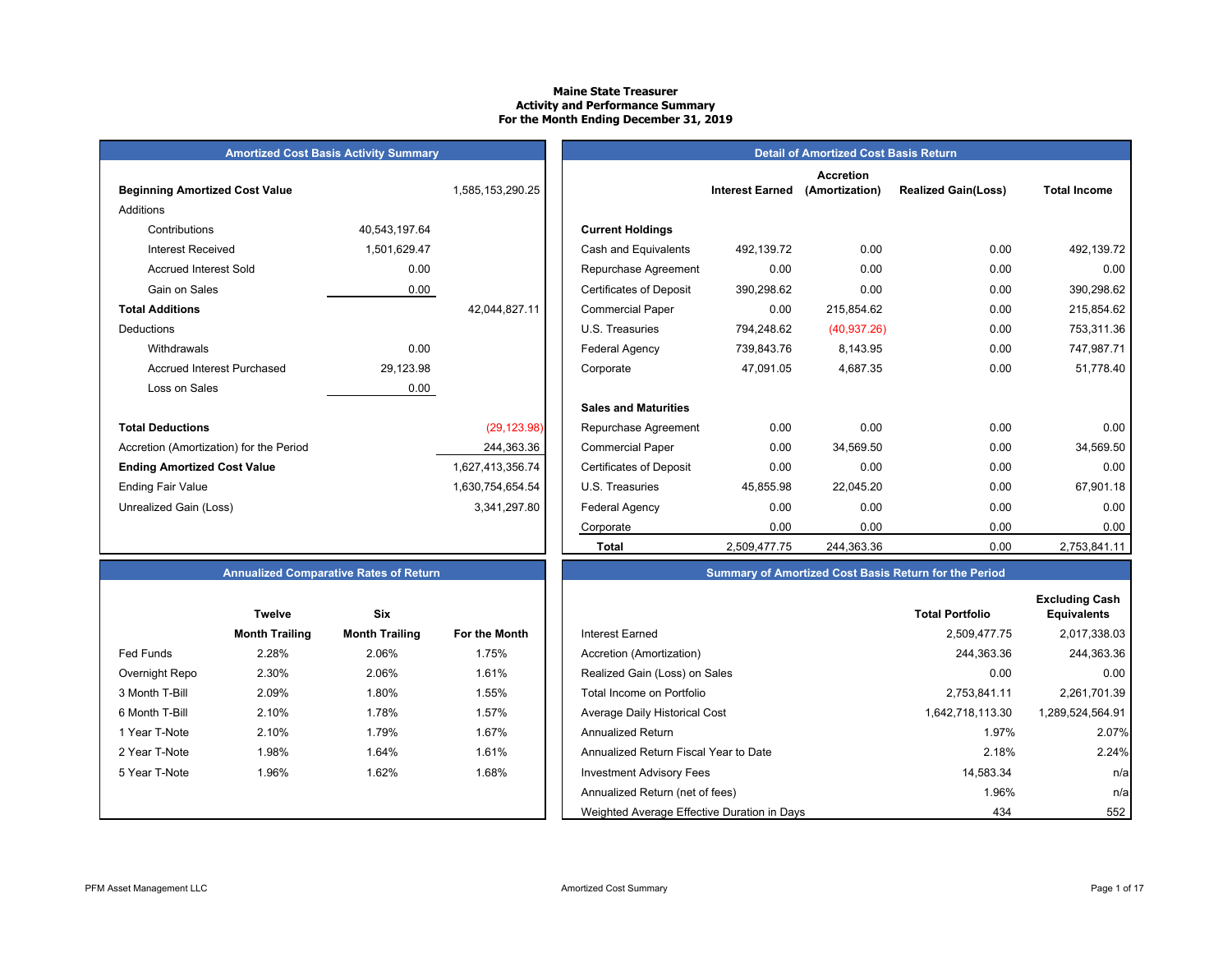# **Maine State TreasurerActivity and Performance Summary For the Month Ending December 31, 2019**

#### **Detail of Fair Value Basis Return**

| <b>Beginning Fair Value</b>         |               | 1,588,275,366.54 |                                |
|-------------------------------------|---------------|------------------|--------------------------------|
| Additions                           |               |                  |                                |
| Contributions                       | 40,543,197.64 |                  | <b>Current Holdings</b>        |
| Interest Received                   | 1,501,629.47  |                  | Cash and Equivalents           |
| Accrued Interest Sold               | 0.00          |                  | Repurchase Agreeme             |
| <b>Total Additions</b>              |               | 42,044,827.11    | <b>Certificates of Deposit</b> |
|                                     |               |                  | <b>Commercial Paper</b>        |
| Deductions                          |               |                  | U.S. Treasuries                |
| Withdrawals                         | 0.00          |                  | <b>Federal Agency</b>          |
| <b>Accrued Interest Purchased</b>   | 29,123.98     |                  | Corporate                      |
|                                     |               |                  |                                |
| <b>Total Deductions</b>             |               | (29, 123.98)     | <b>Sales and Maturities</b>    |
|                                     |               |                  | Repurchase Agreeme             |
| Change in Fair Value for the Period |               | 463,584.87       | <b>Commercial Paper</b>        |
| <b>Ending Fair Value</b>            |               | 1,630,754,654.54 | <b>Certificates of Deposit</b> |
|                                     |               |                  | U.S. Treasuries                |

**Fair Value Basis Activity Summary**

| Beginning Fair Value                |               | 1,588,275,366.54 |                                |              | Interest Earned Change in Fair Value | <b>Total Income</b> |  |
|-------------------------------------|---------------|------------------|--------------------------------|--------------|--------------------------------------|---------------------|--|
| Additions                           |               |                  |                                |              |                                      |                     |  |
| Contributions                       | 40,543,197.64 |                  | <b>Current Holdings</b>        |              |                                      |                     |  |
| <b>Interest Received</b>            | 1,501,629.47  |                  | Cash and Equivalents           | 492,139.72   | 0.00                                 | 492,139.72          |  |
| <b>Accrued Interest Sold</b>        | 0.00          |                  | Repurchase Agreement           | 0.00         | 0.00                                 | 0.00                |  |
|                                     |               |                  |                                |              |                                      |                     |  |
| <b>Total Additions</b>              |               | 42,044,827.11    | <b>Certificates of Deposit</b> | 390,298.62   | 0.00                                 | 390,298.62          |  |
|                                     |               |                  | <b>Commercial Paper</b>        | 0.00         | 156,111.00                           | 156,111.00          |  |
| Deductions                          |               |                  | U.S. Treasuries                | 794,248.62   | 187,347.87                           | 981,596.49          |  |
| Withdrawals                         | 0.00          |                  | <b>Federal Agency</b>          | 739,843.76   | 92,905.00                            | 832,748.76          |  |
| Accrued Interest Purchased          | 29,123.98     |                  | Corporate                      | 47,091.05    | 3,421.00                             | 50,512.05           |  |
| <b>Total Deductions</b>             |               | (29, 123.98)     | <b>Sales and Maturities</b>    |              |                                      |                     |  |
|                                     |               |                  | Repurchase Agreements          | 0.00         | 0.00                                 | 0.00                |  |
| Change in Fair Value for the Period |               | 463,584.87       | <b>Commercial Paper</b>        | 0.00         | 26,650.00                            | 26,650.00           |  |
| <b>Ending Fair Value</b>            |               | 1,630,754,654.54 | <b>Certificates of Deposit</b> | 0.00         | 0.00                                 | 0.00                |  |
|                                     |               |                  | U.S. Treasuries                | 45,855.98    | (2,850.00)                           | 43,005.98           |  |
|                                     |               |                  | <b>Federal Agency</b>          | 0.00         | 0.00                                 | 0.00                |  |
|                                     |               |                  | Corporate                      | 0.00         | 0.00                                 | 0.00                |  |
|                                     |               |                  | Total                          | 2,509,477.75 | 463,584.87                           | 2,973,062.62        |  |

# **Annualized Comparative Rates of Return**

|                | <b>Twelve</b>         | Six                   |                      |
|----------------|-----------------------|-----------------------|----------------------|
|                | <b>Month Trailing</b> | <b>Month Trailing</b> | <b>For the Month</b> |
| Fed Funds      | 2.28%                 | 2.06%                 | 1.75%                |
| Overnight Repo | 2.30%                 | 2.06%                 | 1.61%                |
| 3 Month T-Bill | 2.28%                 | 2.05%                 | 1.70%                |
| 6 Month T-Bill | 2.57%                 | 2.34%                 | 1.95%                |
| 1 Year T-Note  | 2.93%                 | 2.29%                 | 2.19%                |
| 2 Year T-Note  | 3.49%                 | 2.03%                 | 2.74%                |
| 5 Year T-Note  | 5.91%                 | 2.24%                 | $-0.94%$             |
|                |                       |                       |                      |
|                |                       |                       |                      |

|                  | <b>Twelve</b>         | <b>Six</b>            |               |                                             | <b>Total Portfolio</b> | <b>Excluding Cash</b><br><b>Equivalents</b> |
|------------------|-----------------------|-----------------------|---------------|---------------------------------------------|------------------------|---------------------------------------------|
|                  | <b>Month Trailing</b> | <b>Month Trailing</b> | For the Month | Interest Earned                             | 2,509,477.75           | 2,017,338.03                                |
| <b>Fed Funds</b> | 2.28%                 | 2.06%                 | 1.75%         | Change in Fair Value                        | 463,584.87             | 463,584.87                                  |
| Overnight Repo   | 2.30%                 | 2.06%                 | 1.61%         | Total Income on Portfolio                   | 2,973,062.62           | 2,480,922.90                                |
| 3 Month T-Bill   | 2.28%                 | 2.05%                 | 1.70%         | Average Daily Historical Cost               | 1,642,718,113.30       | 1,289,524,564.91                            |
| 6 Month T-Bill   | 2.57%                 | 2.34%                 | 1.95%         | Annualized Return                           | 2.13%                  | 2.27%                                       |
| 1 Year T-Note    | 2.93%                 | 2.29%                 | 2.19%         | Annualized Return Fiscal Year to Date       | 2.23%                  | 2.34%                                       |
| 2 Year T-Note    | 3.49%                 | 2.03%                 | 2.74%         | Weighted Average Effective Duration in Days | 434                    | 552                                         |
| 5 Year T-Note    | 5.91%                 | 2.24%                 | $-0.94\%$     |                                             |                        |                                             |
|                  |                       |                       |               |                                             |                        |                                             |

**Summary of Fair Value Basis Return for the Period**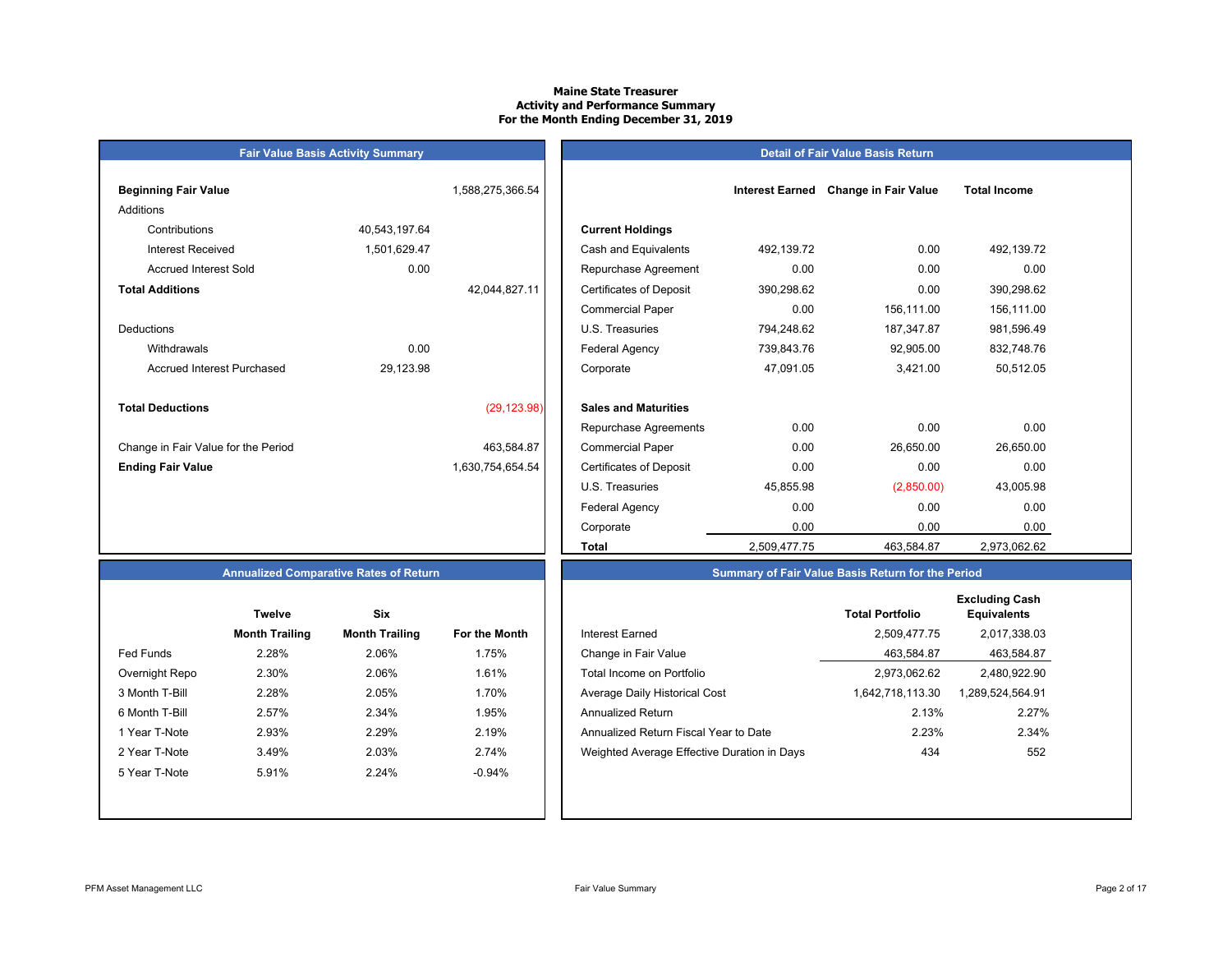# **Maine State Treasurer Investments - By Security Type As of December 31, 2019**

|                                |                  |                   |                  |                            |                                  | Weighted                                   | Weighted<br>Average                     |                     |                              |
|--------------------------------|------------------|-------------------|------------------|----------------------------|----------------------------------|--------------------------------------------|-----------------------------------------|---------------------|------------------------------|
| <b>Security Type</b>           | Original<br>Cost | Amortized<br>Cost | Fair<br>Value    | <b>Accrued</b><br>Interest | <b>Unrealized</b><br>Gain (Loss) | Average<br><b>Final Maturity</b><br>(Days) | Effective<br><b>Duration</b><br>(Years) | Asset<br>Allocation | Weighted<br>Average<br>Yield |
| Cash and Cash Equivalents      | 350,000,000.00   | 350,000,000.00    | 350,000,000.00   | 492,125.21                 | 0.00                             |                                            | 0.00                                    | 21.5%               | 1.64%                        |
| Repurchase Agreements          | 0.00             | 0.00              | 0.00             | 0.00                       | 0.00                             |                                            |                                         | $0.0\%$             |                              |
| <b>Commercial Paper</b>        | 96,646,949.44    | 98,388,591.06     | 98,421,475.00    | 0.00                       | 32,883.94                        | 17                                         | 0.05                                    | 6.0%                | 2.59%                        |
| <b>Certificates of Deposit</b> | 180,000,000.00   | 180,000,000.00    | 180,000,000.00   | 3,115,680.56               | 0.00                             | 328                                        | 0.88                                    | 11.0%               | 2.52%                        |
| U.S. Treasuries                | 536,741,640.65   | 537,202,658.39    | 537,825,135.00   | 2,716,956.73               | 622.476.61                       | 793                                        | 2.11                                    | 33.0%               | 1.75%                        |
| U.S. Instrumentality           | 434,808,100.00   | 435,083,626.10    | 437,428,790.00   | 2,129,253.49               | 2,345,163.90                     | 606                                        | 1.38                                    | 26.8%               | 2.07%                        |
| Corporate                      | 26,719,792.85    | 26,738,481.19     | 27,079,254.54    | 199,099.77                 | 340,773.35                       | 514                                        | 1.36                                    | 1.7%                | 2.33%                        |
| Total                          | 1,624,916,482.94 | 1,627,413,356.74  | 1,630,754,654.54 | 8,653,115.76               | 3,341,297.80                     | 470                                        | 1.19                                    | 100.0%              | 1.96%                        |

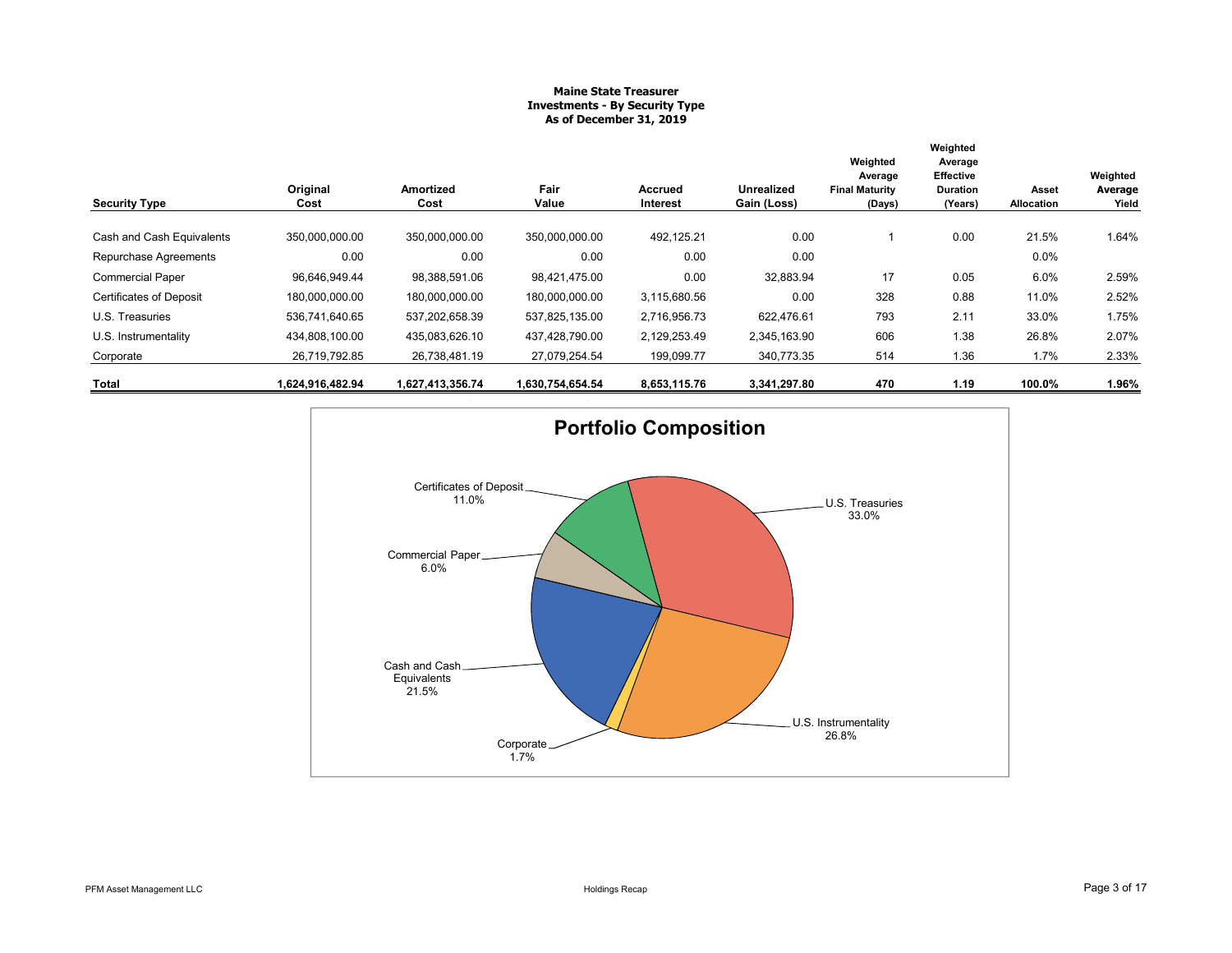# **Maine State Treasurer Investments - By Maturity As of December 31, 2019**

| <b>Maturity Distribution</b> | <b>Original Cost</b><br>December 31, 2019 | Percentage |   | <b>Original Cost</b><br>November 30, 2019 |
|------------------------------|-------------------------------------------|------------|---|-------------------------------------------|
|                              |                                           |            |   |                                           |
| Overnight                    | 350,000,000.00                            | 21.5%      |   | 308,000,000.00                            |
| Under 90 Days                | 254, 153, 808.82                          | 15.6%      |   | 278,561,627.57                            |
| 90 to 180 Days               | 50,000,000.00                             | 3.1%       |   | 79,793,900.00                             |
| 180 Days to 1 Year           | 69,851,656.25                             | 4.3%       |   | 69,851,656.25                             |
| 1 to 2 Years                 | 255,316,670.32                            | 15.7%      |   | 230,309,170.32                            |
| 2 to 3 Years                 | 645,594,347.55                            | 39.7%      |   | 615,586,144.42                            |
| Over 3 Years                 |                                           | $0.0\%$    |   |                                           |
| Totals \$                    | 1,624,916,482.94                          | 100.0%     | S | 1,582,102,498.56                          |

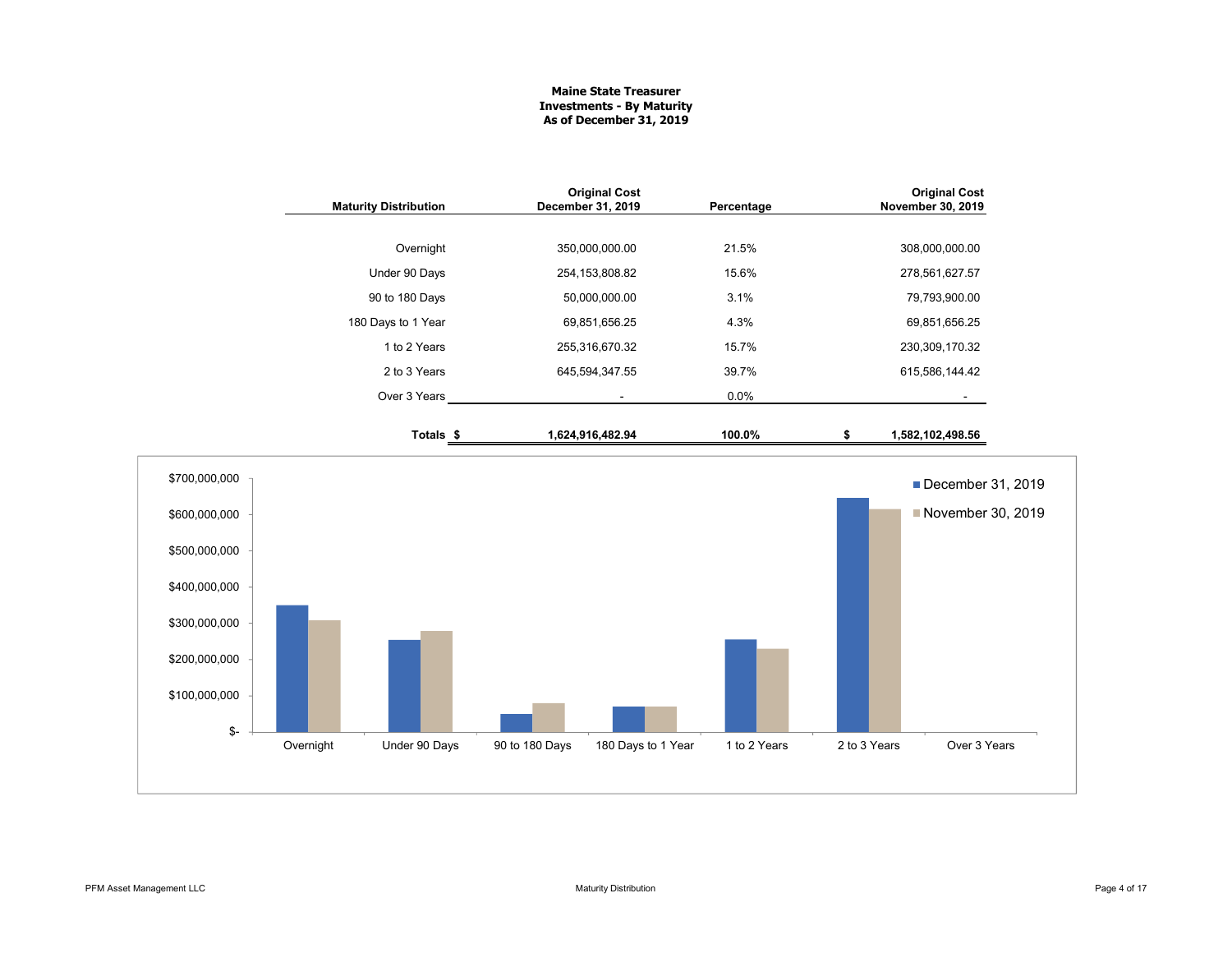|                                                  | PURCHASE COUPON DATE / CALL |             | <b>MATURITY</b> |                | <b>ORIGINAL</b><br><b>COST/ACCRUED</b> | AMORTIZED COST/             | ACCRETION FAIR VALUE/CHANGE UNREALIZED GAIN |           |              | <b>INTEREST</b> | <b>INTEREST</b> | <b>TOTAL</b><br><b>ACCRUED</b> |                     |       |
|--------------------------------------------------|-----------------------------|-------------|-----------------|----------------|----------------------------------------|-----------------------------|---------------------------------------------|-----------|--------------|-----------------|-----------------|--------------------------------|---------------------|-------|
| <b>DESCRIPTION</b>                               | <b>DATE</b>                 | <b>RATE</b> | <b>DATE</b>     |                | PAR VALUE INTEREST PURCHASE            | (AMORTIZATION)              | IN FAIR VALUE                               | (LOSS)    | AI PURCHASED | <b>RECEIVED</b> | <b>EARNED</b>   |                                | INTEREST ALLOCATION | YIELD |
| <b>CASH AND EQUIVALENTS</b>                      |                             |             |                 |                |                                        |                             |                                             |           |              |                 |                 |                                |                     |       |
| <b>BAR HARBOR BANK &amp; TRUST</b>               | 12/31/19                    | 1.650 V     |                 | 46,000,000.00  | 46.000.000.00<br>0.00                  | 46.000.000.00<br>0.00       | 46.000.000.00<br>0.00                       | 0.00      | 0.00         | 67.698.63       | 62.974.30       | 62,974.30                      | 2.82%               | 1.650 |
| <b>CITIZENS BANK</b>                             | 12/31/19                    | 1.550 V     |                 | 0.00           | 0.00<br>0.00                           | 0.00<br>0.00                | 0.00<br>0.00                                | 0.00      | 0.00         | 11,720.55       | 0.00            | 0.00                           | 0.00%               | 1.550 |
| <b>BANGOR SAVINGS BANK NOW</b>                   | 12/31/19                    | 1.650 V     |                 | 40,000,000.00  | 40,000,000.00<br>0.00                  | 40,000,000.00<br>0.00       | 40,000,000.00<br>0.00                       | 0.00      | 0.00         | 42,704.66       | 34,356.16       | 34,356.16                      | 2.45%               | 1.650 |
| <b>TD BANK</b>                                   | 12/31/19                    | 1.630 V     |                 | 162,000,000.00 | 162,000,000.00<br>0.00                 | 162,000,000.00<br>0.00      | 162,000,000.00<br>0.00                      | 0.00      | 0.00         | 333,363.84      | 296,049.68      | 296,049.68                     | 9.93%               | 1.630 |
| ANDROSCOGGIN BANK                                | 12/31/19                    | 1.640 V     |                 | 25,000,000.00  | 25,000,000.00<br>0.00                  | 25,000,000.00<br>0.00       | 25,000,000.00<br>0.00                       | 0.00      | 0.00         | 33,541.10       | 35,831.76       | 35,831.76                      | 1.53%               | 1.640 |
| <b>BATH SAVINGS</b>                              | 12/31/19                    | 1.650 V     |                 | 14,000,000.00  | 14,000,000.00<br>0.00                  | 14,000,000.00<br>0.00       | 14,000,000.00<br>0.00                       | 0.00      | 0.00         | 18,130.96       | 20,253.69       | 20,253.69                      | 0.86%               | 1.650 |
| <b>CAMDEN NATIONAL BANK</b>                      | 12/31/19                    | 1.630 V     |                 | 38,000,000.00  | 38.000.000.00<br>0.00                  | 38.000.000.00<br>0.00       | 38,000,000.00<br>0.00                       | 0.00      | 0.00         | 61.164.19       | 24.766.64       | 24.766.64                      | 2.33%               | 1.630 |
| FIDELITY GOVERNMENT PORTFOLIO                    | 12/31/19                    | 1.530 V     |                 | 0.00           | 0.00<br>0.00                           | 0.00<br>0.00                | 0.00<br>0.00                                | 0.00      | 0.00         | 18,947.53       | 0.00            | 0.00                           | 0.00%               | 1.530 |
| <b>FIRST NATIONAL</b>                            | 12/31/19                    | 1.650 V     |                 | 25,000,000.00  | 25,000,000.00<br>0.00                  | 25,000,000.00<br>0.00       | 25,000,000.00<br>0.00                       | 0.00      | 0.00         | 27,468.50       | 17,892.98       | 17,892.98                      | 1.53%               | 1.650 |
| MISCELLAENOUS INCOME                             | 12/31/19                    | 0.000V      |                 | 0.00           | 0.00<br>0.00                           | 0.00<br>0.00                | 0.00<br>0.00                                | 0.00      | 0.00         | 14.51           | 14.51           | 0.00                           | 0.00%               | 0.000 |
| <b>TOTAL</b>                                     |                             |             |                 | 350,000,000.00 | 350,000,000.00<br>0.00                 | 350,000,000.00<br>0.00      | 350,000,000.00<br>0.00                      | 0.00      | 0.00         | 614,754.47      | 492,139.72      | 492,125.21                     | 21.46%              | 1.638 |
| <b>COMMERCIAL PAPER</b>                          |                             |             |                 |                |                                        |                             |                                             |           |              |                 |                 |                                |                     |       |
| JP MORGAN SECURITIES LLC COMM PAPER<br>46640PAH6 | 04/22/19                    | 0.000       | 01/17/20        | 40.000.000.00  | 39.232.000.00<br>0.00                  | 39.954.488.80<br>88,177.60  | 39.969.400.00<br>58,360.00                  | 14.911.20 | 0.00         | 0.00            | 0.00            | 0.00                           | 2.45%               | 2.610 |
| MUFG BANK LTD/NY COMM PAPER<br>62479LAH8         | 04/26/19                    |             | 0.000 01/17/20  | 8,500,000.00   | 8,335,449.44<br>0.00                   | 8,490,102.26<br>19,177.02   | 8,492,775.00<br>14,501.00                   | 2,672.74  | 0.00         | 0.00            | 0.00            | 0.00                           | 0.52%               | 2.672 |
| TOYOTA MOTOR CREDIT CORP COMM PAPER<br>89233GAH9 | 04/29/19                    |             | 0.000 01/17/20  | 50,000,000.00  | 49,079,500.00<br>0.00                  | 49.944.000.00<br>108,500.00 | 49.959.300.00<br>83,250.00                  | 15,300.00 | 0.00         | 0.00            | 0.00            | 0.00                           | 3.06%               | 2.567 |
| <b>TOTAL</b>                                     |                             |             |                 | 98,500,000.00  | 96.646.949.44<br>0.00                  | 98.388.591.06<br>215,854.62 | 98.421.475.00<br>156,111.00                 | 32.883.94 | 0.00         | 0.00            | 0.00            | 0.00                           | 6.04%               | 2.594 |
| <b>CERTIFICATES OF DEPOSIT</b>                   |                             |             |                 |                |                                        |                             |                                             |           |              |                 |                 |                                |                     |       |
| CAMDEN NATIONAL BANK CERT DEPOS                  | 04/17/19                    |             | 2.550 01/17/20  | 20,000,000.00  | 20,000,000.00<br>0.00                  | 20,000,000.00<br>0.00       | 20,000,000.00<br>0.00                       | 0.00      | 0.00         | 0.00            | 43,916.67       | 366,916.67                     | 1.23%               | 2.550 |
| CAMDEN NATIONAL BANK CERT DEPOS                  | 04/08/19                    | 2.600       | 04/08/20        | 50.000.000.00  | 50.000.000.00<br>0.00                  | 50.000.000.00<br>0.00       | 50.000.000.00<br>0.00                       | 0.00      | 0.00         | 0.00            | 111.944.45      | 967.777.78                     | 3.07%               | 2.626 |
| BANGOR SAVINGS BANK CERT DEPOS                   | 04/08/19                    | 2.650       | 10/08/20        | 5,000,000.00   | 5,000,000.00<br>0.00                   | 5,000,000.00<br>0.00        | 5,000,000.00<br>0.00                        | 0.00      | 0.00         | 0.00            | 11,409.72       | 98,638.89                      | 0.31%               | 2.659 |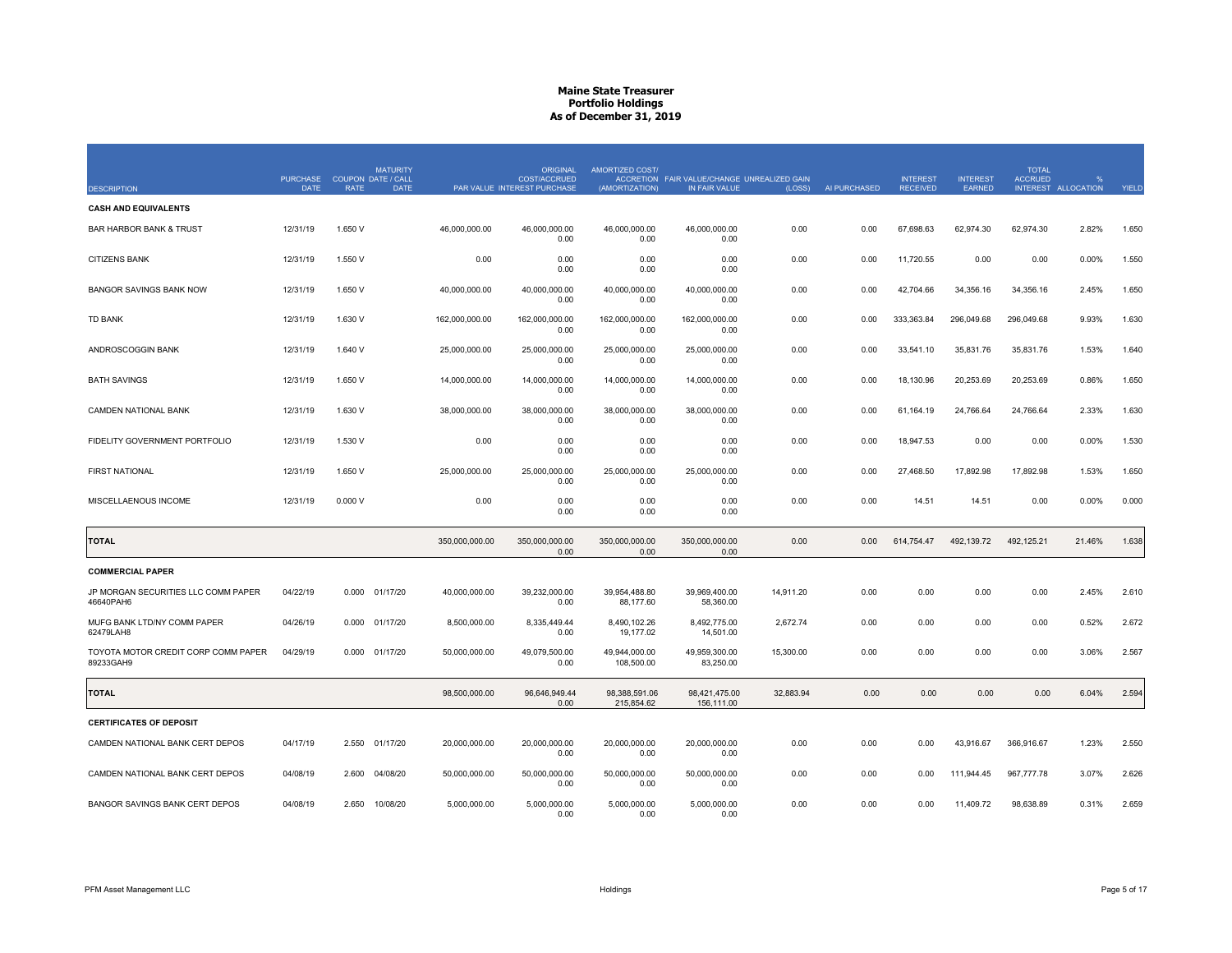|                                            | <b>PURCHASE</b> |             | <b>MATURITY</b><br><b>COUPON DATE / CALL</b> |                | <b>ORIGINAL</b><br><b>COST/ACCRUED</b> | <b>AMORTIZED COST/</b>         | ACCRETION FAIR VALUE/CHANGE UNREALIZED GAIN |              |              | <b>INTEREST</b> | <b>INTEREST</b> | <b>TOTAL</b><br><b>ACCRUED</b> |                   |       |
|--------------------------------------------|-----------------|-------------|----------------------------------------------|----------------|----------------------------------------|--------------------------------|---------------------------------------------|--------------|--------------|-----------------|-----------------|--------------------------------|-------------------|-------|
| <b>DESCRIPTION</b>                         | <b>DATE</b>     | <b>RATE</b> | <b>DATE</b>                                  |                | PAR VALUE INTEREST PURCHASE            | (AMORTIZATION)                 | IN FAIR VALUE                               | (LOSS)       | AI PURCHASED | <b>RECEIVED</b> | <b>EARNED</b>   | <b>INTEREST</b>                | <b>ALLOCATION</b> | YIELD |
| BANGOR SAVINGS BANK CERT DEPOS             | 04/08/19        | 2.700       | 04/08/21                                     | 15,000,000.00  | 15,000,000.00<br>0.00                  | 15,000,000.00<br>0.00          | 15,000,000.00<br>0.00                       | 0.00         | 0.00         | 0.00            | 34,875.00       | 301,500.00                     | 0.92%             | 2.690 |
| PEOPLES UNITED CERT DEPOS                  | 04/18/19        | 2.550       | 04/18/21                                     | 15,000,000.00  | 15,000,000.00<br>0.00                  | 15,000,000.00<br>0.00          | 15,000,000.00<br>0.00                       | 0.00         | 0.00         | 0.00            | 32,937.50       | 274,125.00                     | 0.92%             | 2.544 |
| PEOPLES UNITED CERT DEPOS                  | 04/22/19        | 2.550       | 04/22/21                                     | 25,000,000.00  | 25,000,000.00<br>0.00                  | 25,000,000.00<br>0.00          | 25,000,000.00<br>0.00                       | 0.00         | 0.00         | 0.00            | 54,895.83       | 449,791.67                     | 1.53%             | 2.589 |
| BAR HARBOR BANK & TRUST CERT DEPOS         | 06/12/19        | 2.330       | 06/12/21                                     | 50,000,000.00  | 50,000,000.00<br>0.00                  | 50,000,000.00<br>0.00          | 50,000,000.00<br>0.00                       | 0.00         | 0.00         | 0.00            | 100,319.44      | 656,930.56                     | 3.07%             | 2.290 |
| <b>TOTAL</b>                               |                 |             |                                              | 180.000.000.00 | 180.000.000.00<br>0.00                 | 180.000.000.00<br>0.00         | 180.000.000.00<br>0.00                      | 0.00         | 0.00         | 0.00            |                 | 390.298.62 3.115.680.56        | 11.0%             | 2.519 |
| <b>U.S. TREASURIES</b>                     |                 |             |                                              |                |                                        |                                |                                             |              |              |                 |                 |                                |                   |       |
| <b>US TREASURY NOTES</b><br>912828H52      | 10/04/18        | 1.250       | 01/31/20                                     | 25.000.000.00  | 24.517.578.13<br>0.00                  | 24.969.963.25<br>31,038.00     | 24.991.950.00<br>9,300.00                   | 21.986.75    | 0.00         | 0.00            | 26.324.73       | 130.774.46                     | 1.53%             | 2.744 |
| US TREASURY NOTES<br>912828H52             | 03/01/19        | 1.250       | 01/31/20                                     | 23,500,000.00  | 23,228,281.25<br>0.00                  | 23,475,803.93<br>25,002.35     | 23,492,433.00<br>8,742.00                   | 16,629.07    | 0.00         | 0.00            | 24,745.25       | 122,927.99                     | 1.44%             | 2.529 |
| US TREASURY N/B NOTES<br>9128283G3         | 04/23/19        |             | 1.750 11/15/20                               | 10,000,000.00  | 9,897,656.25<br>0.00                   | 9,942,489.90<br>5,585.10       | 10,008,590.00<br>3,510.00                   | 66,100.10    | 0.00         | 0.00            | 14,903.84       | 22,596.15                      | 0.61%             | 2.422 |
| <b>US TREASURY NOTES</b><br>9128284W7      | 09/16/19        | 2.750       | 08/15/21                                     | 25,000,000.00  | 25,432,617.19<br>59,782.61             | 25,367,881.25<br>(18,755.25)   | 25,456,050.00<br>5,850.00                   | 88,168.75    | 0.00         | 0.00            | 57,914.41       | 259,680.71                     | 1.56%             | 1.825 |
| US TREASURY N/B NOTES<br>9128282F6         | 08/28/19        | 1.125       | 08/31/21                                     | 30,000,000.00  | 29.764.453.13<br>0.00                  | 29.804.591.40<br>9,876.30      | 29.769.150.00<br>49,230.00                  | (35, 441.40) | 0.00         | 0.00            | 28.743.13       | 114,045.33                     | 1.83%             | 1.523 |
| <b>US TREASURY NOTES</b><br>9128286C9      | 09/30/19        |             | 2.500 02/15/22                               | 25,000,000.00  | 25,493,164.06<br>78,125.00             | 25,441,682.75<br>(17, 160.50)  | 25,474,600.00<br>4,875.00                   | 32,917.25    | 0.00         | 0.00            | 52,649.46       | 236,073.37                     | 1.56%             | 1.649 |
| US TREASURY NOTES<br>912828W89             | 09/03/19        | 1.875       | 03/31/22                                     | 40,000,000.00  | 40,404,687.50<br>0.00                  | 40,354,060.80<br>(13, 136.00)  | 40,254,680.00<br>20,320.00                  | (99, 380.80) | 0.00         | 0.00            | 63,524.59       | 190,573.77                     | 2.47%             | 1.473 |
| UNITED STATES TREASURY NOTES<br>9128286M7  | 10/29/19        | 2.250       | 04/15/22                                     | 23,000,000.00  | 23,321,640.63<br>19.795.08             | 23,299,195.04<br>(10, 872, 10) | 23,337,824.00<br>920.00                     | 38,628.96    | 0.00         | 0.00            | 43,831.97       | 110,286.89                     | 1.43%             | 1.668 |
| UNITED STATES TREASURY NOTES<br>9128286M7. | 11/14/19        | 2.250       | 04/15/22                                     | 30,000,000.00  | 30,426,562.50<br>55,327.87             | 30,403,854.30<br>(14,665.80)   | 30,440,640.00<br>1,200.00                   | 36,785.70    | 0.00         | 0.00            | 57, 172. 13     | 143,852.46                     | 1.87%             | 1.647 |
| UNITED STATES TREASURY NOTES<br>9128286U9  | 10/31/19        |             | 2.125 05/15/22                               | 25,000,000.00  | 25.289.062.50<br>0.00                  | 25.270.143.75<br>(9,535.75)    | 25.308.600.00<br>6,850.00                   | 38,456.25    | 0.00         | 0.00            | 45,243.82       | 68,595.47                      | 1.55%             | 1.658 |
| UNITED STATES TREASURY NOTES<br>9128286U9  | 10/31/19        | 2.125       | 05/15/22                                     | 25,000,000.00  | 25,289,062.50<br>0.00                  | 25,270,143.75<br>(9,535.75)    | 25,308,600.00<br>6,850.00                   | 38,456.25    | 0.00         | 0.00            | 45,243.82       | 68,595.47                      | 1.55%             | 1.658 |
| US TREASURY N/B NOTES<br>912828XG0         | 07/08/19        | 2.125       | 06/30/22                                     | 27,000,000.00  | 27,241,523.44<br>0.00                  | 27,203,435.01<br>(6,674.67)    | 27,356,481.00<br>(1,053.00)                 | 153,045.99   | 0.00         | 286,875.00      | 48,349.34       | 1,576.24                       | 1.68%             | 1.815 |
| UNITED STATES TREASURY NOTES<br>9128287C8  | 07/19/19        | 1.750       | 07/15/22                                     | 25,000,000.00  | 24,945,312.50<br>4,755.43              | 24,953,395.25<br>1,509.25      | 25,096,675.00<br>7,800.00                   | 143,279.75   | 0.00         | 0.00            | 36,854.62       | 202,105.98                     | 1.54%             | 1.826 |
| UNITED STATES TREASURY NOTES<br>9128287C8  | 08/01/19        | 1.750       | 07/15/22                                     | 25,000,000,00  | 24.967.773.44<br>20,210.60             | 24.972.272.50<br>911.50        | 25.096.675.00<br>7,800.00                   | 124.402.50   | 0.00         | 0.00            | 36.854.62       | 202,105.98                     | 1.54%             | 1.795 |
| UNITED STATES TREASURY NOTES<br>9128287C8. | 08/05/19        |             | 1.750 07/15/22                               | 26,000,000.00  | 26, 142, 187.50<br>25,964.67           | 26,123,072.56<br>(3,976.96)    | 26,100,542.00<br>8,112.00                   | (22, 530.56) | 0.00         | 0.00            | 38,328.81       | 210,190.22                     | 1.60%             | 1.559 |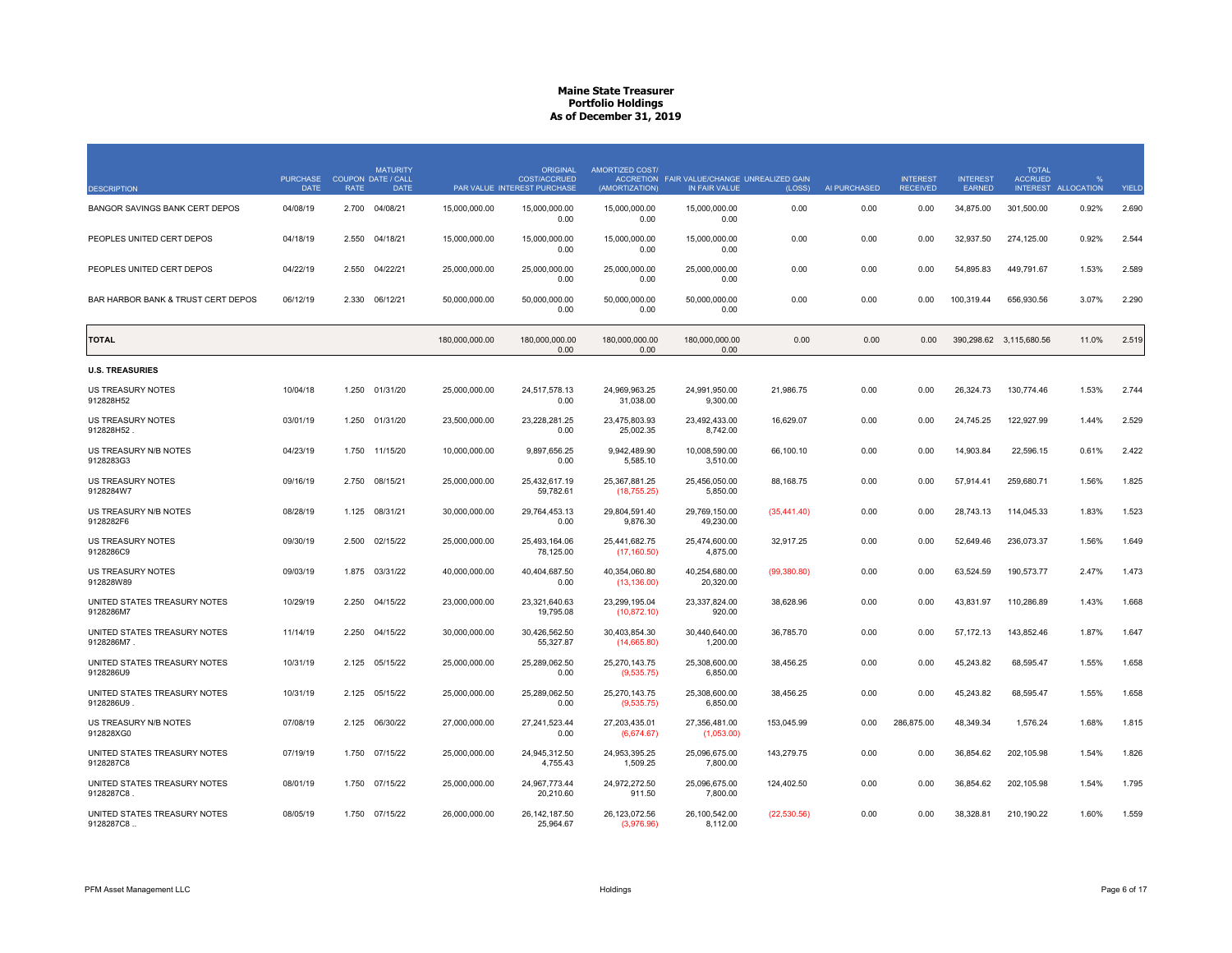| <b>DESCRIPTION</b>                         | PURCHASE COUPON DATE / CALL<br><b>DATE</b> | <b>RATE</b> | <b>MATURITY</b><br><b>DATE</b> |                | <b>ORIGINAL</b><br><b>COST/ACCRUED</b><br>PAR VALUE INTEREST PURCHASE | AMORTIZED COST/<br>(AMORTIZATION) | ACCRETION FAIR VALUE/CHANGE UNREALIZED GAIN<br>IN FAIR VALUE | (LOSS)       | AI PURCHASED | <b>INTEREST</b><br><b>RECEIVED</b> | <b>INTEREST</b><br>EARNED | <b>TOTAL</b><br><b>ACCRUED</b><br><b>INTEREST</b> | <b>ALLOCATION</b> | YIELD |
|--------------------------------------------|--------------------------------------------|-------------|--------------------------------|----------------|-----------------------------------------------------------------------|-----------------------------------|--------------------------------------------------------------|--------------|--------------|------------------------------------|---------------------------|---------------------------------------------------|-------------------|-------|
| UNITED STATES TREASURY NOTES<br>9128287C8  | 08/23/19                                   | 1.750       | 07/15/22                       | 35,000,000.00  | 35.211.914.06<br>64,911.68                                            | 35.186.496.10<br>(6,015.10)       | 35.135.345.00<br>10,920.00                                   | (51, 151.10) | 0.00         | 0.00                               | 51,596.47                 | 282.948.37                                        | 2.15%             | 1.535 |
| US TREASURY NOTES<br>9128282S8             | 09/30/19                                   |             | 1.625 08/31/22                 | 25,000,000.00  | 25,008,789.06<br>33,482.14                                            | 25,008,093.75<br>(231.75)         | 25,020,500.00<br>6,825.00                                    | 12,406.25    | 0.00         | 0.00                               | 34,598.22                 | 137,276.79                                        | 1.53%             | 1.612 |
| UNITED STATES TREASURY NOTES<br>912828YK0  | 10/21/19                                   | 1.375       | 10/15/22                       | 30,000,000.00  | 29,844,140.63<br>6,762.30                                             | 29,854,227.90<br>4,343.10         | 29,817,180.00<br>14,040.00                                   | (37,047.90)  | 0.00         | 0.00                               | 34,938.53                 | 87,909.84                                         | 1.83%             | 1.554 |
| US TREASURY N/B NOTES<br>9128283C2         | 11/14/19                                   | 2.000       | 10/31/22                       | 30,000,000.00  | 30,307,031.25<br>23,076.92                                            | 30,293,659.50<br>(8,635.80)       | 30,329,310.00<br>(5,850.00)                                  | 35,650.50    | 0.00         | 0.00                               | 51,098.90                 | 102,197.80                                        | 1.86%             | 1.644 |
| UNITED STATES TREASURY NOTES<br>912828YW4  | 12/31/19                                   | 1.625       | 12/15/22                       | 30,000,000.00  | 30,008,203.13<br>21,311.48                                            | 30,008,195.70<br>(7.43)           | 30,029,310.00<br>21,106.87                                   | 21,114.30    | (21, 311.48) | 0.00                               | 1,331.96                  | 22,643.44                                         | 1.84%             | 1.616 |
| TOTAL                                      |                                            |             |                                | 534,500,000.00 | 536,741,640.65<br>413.505.78                                          | 537,202,658.39<br>(40.937.26)     | 537.825.135.00<br>187.347.87                                 | 622,476.61   | (21, 311.48) | 286,875.00                         |                           | 794,248.62 2,716,956.73                           | 32.98%            | 1.745 |
| <b>FEDERAL AGENCY SECURITIES</b>           |                                            |             |                                |                |                                                                       |                                   |                                                              |              |              |                                    |                           |                                                   |                   |       |
| <b>FREDDIE MAC NOTES</b><br>3137EAEE5      | 03/31/17                                   | 1.500       | 01/17/20                       | 15,000,000.00  | 14,966,100.00<br>0.00                                                 | 14,999,452.80<br>1,026.00         | 14,998,530.00<br>1,485.00                                    | (922.80)     | 0.00         | 0.00                               | 18,750.00                 | 102,500.00                                        | 0.92%             | 1.583 |
| <b>FREDDIE MAC NOTES</b><br>3137EAEE5      | 05/05/17                                   | 1.500       | 01/17/20                       | 15,000,000.00  | 14,979,600.00<br>0.00                                                 | 14,999,660.25<br>637.20           | 14,998,530.00<br>1,485.00                                    | (1, 130.25)  | 0.00         | 0.00                               | 18,750.00                 | 102,500.00                                        | 0.92%             | 1.551 |
| FREDDIE MAC NOTES<br>3137EAEE5.            | 06/20/17                                   | 1.500       | 01/17/20                       | 20,000,000.00  | 19,982,600.00<br>0.00                                                 | 19,999,696.20<br>569.60           | 19,998,040.00<br>1,980.00                                    | (1,656.20)   | 0.00         | 0.00                               | 25,000.00                 | 136,666.67                                        | 1.23%             | 1.534 |
| FEDERAL HOME LOAN BANKS NOTES<br>3130ADUJ9 | 11/08/18                                   | 2.375       | 03/30/20                       | 30,000,000.00  | 29.793.900.00<br>0.00                                                 | 29,963,068.20<br>12,448.80        | 30,057,210.00<br>(6,750.00)                                  | 94,141.80    | 0.00         | 0.00                               | 59,375.00                 | 180,104.17                                        | 1.84%             | 2.880 |
| <b>FHLMC NOTES</b><br>3137EAEJ4            | 10/18/17                                   | 1.625       | 09/29/20                       | 20,000,000.00  | 19,931,200.00<br>0.00                                                 | 19,982,317.60<br>1,967.80         | 19,998,760.00<br>160.00                                      | 16,442.40    | 0.00         | 0.00                               | 27,083.34                 | 83,055.56                                         | 1.23%             | 1.745 |
| <b>FANNIE MAE NOTES</b><br>3135G0U84       | 11/07/18                                   | 2.875       | 10/30/20                       | 20,000,000.00  | 19,951,400.00<br>0.00                                                 | 19,979,314.60<br>2,056.80         | 20,201,360.00<br>(16,660.00)                                 | 222,045.40   | 0.00         | 0.00                               | 47,916.67                 | 97,430.56                                         | 1.24%             | 3.002 |
| <b>FANNIE MAE NOTES</b><br>3135G0U84       | 12/31/18                                   | 2.875       | 10/30/20                       | 15.000.000.00  | 15.071.400.00<br>0.00                                                 | 15.032.925.45<br>(3,277.95)       | 15.151.020.00<br>(12, 495.00)                                | 118.094.55   | 0.00         | 0.00                               | 35.937.50                 | 73.072.92                                         | 0.93%             | 2.606 |
| FEDERAL HOME LOAN BANKS NOTES<br>3130AF5B9 | 01/16/19                                   | 3.000       | 10/12/21                       | 10,000,000.00  | 10,103,100.00<br>0.00                                                 | 10,067,983.90<br>(3, 112.80)      | 10,244,600.00<br>(3,690.00)                                  | 176,616.10   | 0.00         | 0.00                               | 25,000.00                 | 65,833.33                                         | 0.63%             | 2.607 |
| FREDDIE MAC NOTES (CALLABLE)<br>3134GUSA9  | 11/26/19                                   | 1.875       | 11/26/21<br>02/26/20           | 10,000,000.00  | 10,001,500.00<br>7,812.50                                             | 10,001,423.60<br>(65.50)          | 10,003,070.00<br>990.00                                      | 1,646.40     | 0.00         | 0.00                               | 15,625.00                 | 18,229.17                                         | 0.61%             | 1.867 |
| FREDDIE MAC NOTES (CALLABLE)<br>3134GUSA9  | 11/26/19                                   | 1.875       | 11/26/21<br>02/26/20           | 50,000,000.00  | 50,007,500.00<br>0.00                                                 | 50,007,118.00<br>(327.50)         | 50,015,350.00<br>4,950.00                                    | 8.232.00     | 0.00         | 0.00                               | 78,125.00                 | 91,145.83                                         | 3.07%             | 1.867 |
| FREDDIE MAC NOTES (CALLABLE)<br>3134GUSA9. | 12/02/19                                   | 1.875       | 11/26/21<br>02/26/20           | 25,000,000.00  | 25,007,500.00<br>0.00                                                 | 25,007,172.00<br>(328.00)         | 25,007,675.00<br>175.00                                      | 503.00       | (7, 812.50)  | 0.00                               | 37,760.42                 | 45,572.92                                         | 1.53%             | 1.859 |
| <b>FANNIE MAE NOTES</b><br>3135G0S38       | 02/26/19                                   | 2.000       | 01/05/22                       | 15,000,000.00  | 14,788,500.00<br>0.00                                                 | 14,849,762.55<br>6,034.35         | 15,115,605.00<br>7,155.00                                    | 265,842.45   | 0.00         | 0.00                               | 25,000.00                 | 146,666.67                                        | 0.93%             | 2.514 |
| <b>FANNIE MAE NOTES</b><br>3135G0U92       | 09/16/19                                   | 2.625       | 01/11/22                       | 25,000,000.00  | 25,462,250.00<br>118,489.58                                           | 25,405,431.75<br>(16, 233.75)     | 25,505,850.00<br>6,050.00                                    | 100,418.25   | 0.00         | 0.00                               | 54,687.50                 | 309,895.83                                        | 1.56%             | 1.807 |
| <b>FANNIE MAE NOTES</b><br>3135G0T45       | 07/19/19                                   |             | 1.875 04/05/22                 | 15,000,000.00  | 14,994,450.00<br>0.00                                                 | 14,995,488.00<br>162.90           | 15,096,645.00<br>16,875.00                                   | 101,157.00   | 0.00         | 0.00                               | 23,437.50                 | 67,187.50                                         | 0.93%             | 1.889 |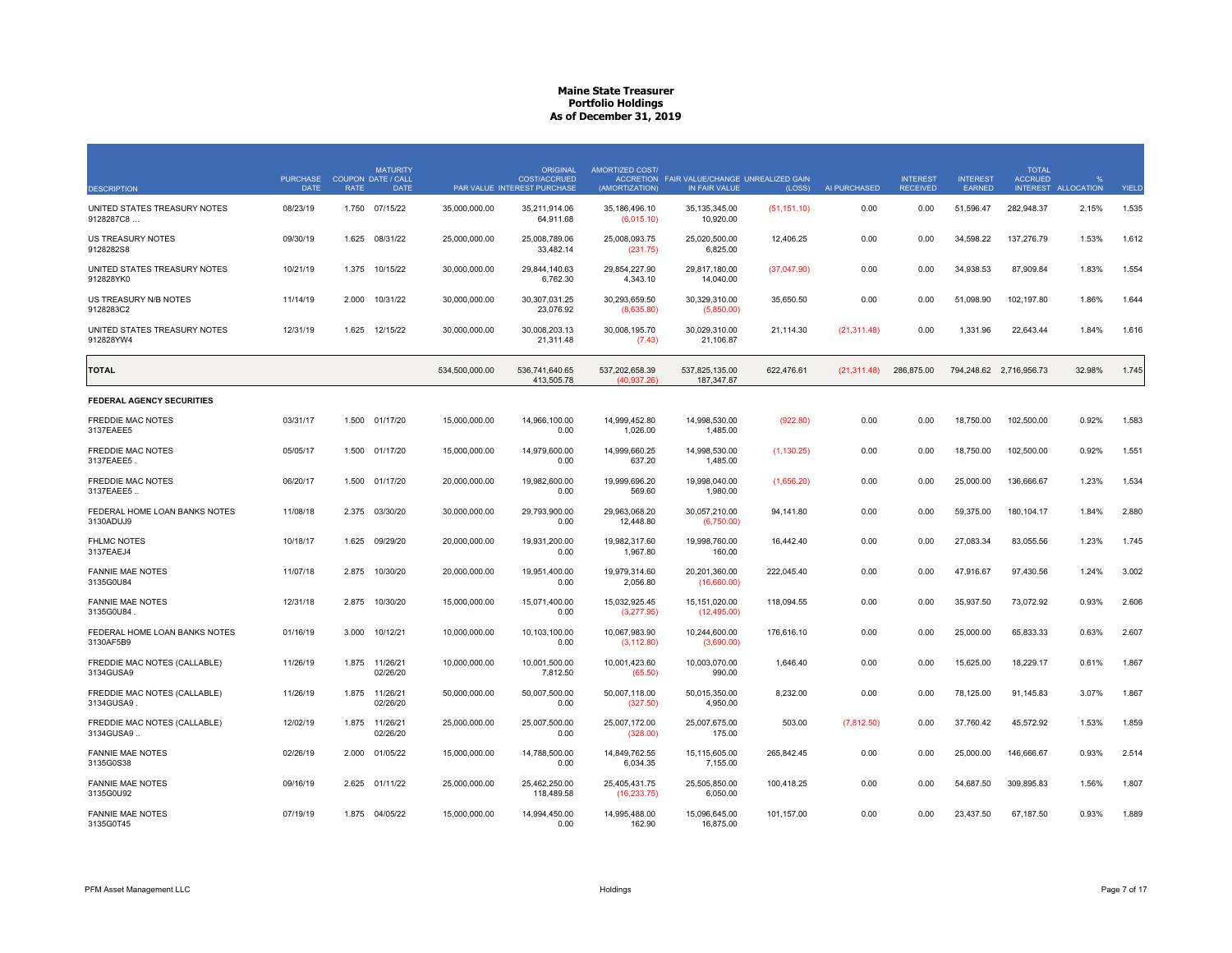| <b>DESCRIPTION</b>                         | <b>PURCHASE</b><br><b>DATE</b> | <b>RATE</b> | <b>MATURITY</b><br><b>COUPON DATE / CALL</b><br><b>DATE</b> |                  | <b>ORIGINAL</b><br><b>COST/ACCRUED</b><br>PAR VALUE INTEREST PURCHASE | AMORTIZED COST/<br>(AMORTIZATION) | ACCRETION FAIR VALUE/CHANGE UNREALIZED GAIN<br>IN FAIR VALUE | (LOSS)       | AI PURCHASED | <b>INTEREST</b><br><b>RECEIVED</b>                 | <b>INTEREST</b><br>EARNED | <b>TOTAL</b><br><b>ACCRUED</b> | $\frac{9}{6}$<br>INTEREST ALLOCATION | YIELD |
|--------------------------------------------|--------------------------------|-------------|-------------------------------------------------------------|------------------|-----------------------------------------------------------------------|-----------------------------------|--------------------------------------------------------------|--------------|--------------|----------------------------------------------------|---------------------------|--------------------------------|--------------------------------------|-------|
| <b>FANNIE MAE NOTES</b><br>3135G0V59       | 04/16/19                       |             | 2.250 04/12/22                                              | 40,000,000.00    | 39.820.800.00<br>0.00                                                 | 39.862.205.60<br>4,904.00         | 40.598.360.00<br>46,280.00                                   | 736.154.40   | 0.00         | 0.00                                               | 75,000.00                 | 197,500.00                     | 2.49%                                | 2.406 |
| <b>FANNIE MAE NOTES</b><br>3135G0V59.      | 05/15/19                       | 2.250       | 04/12/22                                                    | 20,000,000.00    | 20,021,600.00<br>0.00                                                 | 20,017,194.80<br>(613.20)         | 20,299,180.00<br>23,140.00                                   | 281,985.20   | 0.00         | 0.00                                               | 37,500.00                 | 98,750.00                      | 1.24%                                | 2.211 |
| FEDERAL HOME LOAN BANK<br>313379Q69        | 07/15/19                       |             | 2.125 06/10/22                                              | 30,000,000.00    | 30,176,400.00<br>0.00                                                 | 30,149,212.80<br>(4,966.20)       | 30,345,570.00<br>7,620.00                                    | 196,357.20   | 0.00         | 318,750.00                                         | 53,125.00                 | 37,187.50                      | 1.86%                                | 1.916 |
| <b>FANNIE MAE NOTES</b><br>3135G0W33       | 10/24/19                       |             | 1.375 09/06/22                                              | 25,000,000.00    | 24,816,750.00<br>45.833.33                                            | 24,828,466.75<br>5.246.25         | 24,835,525.00<br>11.200.00                                   | 7,058.25     | 0.00         | 0.00                                               | 28,645.84                 | 109,809.03                     | 1.52%                                | 1.638 |
| <b>FANNIE MAE NOTES</b><br>3135G0W33.      | 10/29/19                       |             | 1.375 09/06/22                                              | 10,000,000.00    | 9,912,800.00<br>20,243.06                                             | 9,917,980.00<br>2,506.40          | 9,934,210.00<br>4,480.00                                     | 16.230.00    | 0.00         | 0.00                                               | 11,458.33                 | 43,923.61                      | 0.61%                                | 1.689 |
| FEDERAL HOME LOAN BANKS NOTES<br>3130AH7E7 | 10/31/19                       | 2.000       | 10/03/22                                                    | 25,000,000.00    | 25,018,750.00<br>38,888.89                                            | 25,017,751.25<br>(491.25)         | 25,023,700.00<br>(1,525.00)                                  | 5,948.75     | 0.00         | 0.00                                               | 41,666.66                 | 122,222.22                     | 1.53%                                | 1.973 |
| <b>TOTAL</b>                               |                                |             |                                                             | 435.000.000.00   | 434.808.100.00<br>231,267.36                                          | 435,083,626.10<br>8,143.95        | 437,428,790.00<br>92,905.00                                  | 2,345,163.90 | (7,812.50)   | 318,750.00                                         |                           | 739,843.76 2,129,253.49        | 26.82%                               | 2.068 |
| <b>CORPORATE NOTES</b>                     |                                |             |                                                             |                  |                                                                       |                                   |                                                              |              |              |                                                    |                           |                                |                                      |       |
| MICROSOFT CORP NOTES<br>594918BV5          | 02/13/17                       | 1.850       | 02/06/20                                                    | 10,000,000.00    | 10,038,800.00<br>0.00                                                 | 10,001,293.10<br>(1, 108.30)      | 9,999,570.00<br>(1,630.00)                                   | (1,723.10)   | 0.00         | 0.00                                               | 15,416.67                 | 74,513.89                      | 0.61%                                | 1.716 |
| JOHNSON & JOHNSON CORP NOTES<br>478160CD4  | 03/08/19                       | 2.250       | 03/03/22                                                    | 16.893.000.00    | 16.680.992.85<br>0.00                                                 | 16.737.188.09<br>5,795.65         | 17.079.684.54<br>5.051.00                                    | 342.496.45   | 0.00         | 0.00                                               | 31.674.38                 | 124.585.88                     | 1.05%                                | 2.690 |
| <b>TOTAL</b>                               |                                |             |                                                             | 26,893,000.00    | 26,719,792.85<br>0.00                                                 | 26,738,481.19<br>4.687.35         | 27,079,254.54<br>3,421.00                                    | 340.773.35   | 0.00         | 0.00                                               | 47,091.05                 | 199,099.77                     | 1.66%                                | 2.330 |
| <b>GRAND TOTAL</b>                         |                                |             |                                                             | 1.624.893.000.00 | 1,624,916,482.94<br>644.773.14                                        | 1,627,413,356.74<br>187,748.66    | 1,630,754,654.54<br>439,784.87                               | 3,341,297.80 |              | (29,123.98) 1,220,379.47 2,463,621.77 8,653,115.76 |                           |                                | 100.00%                              | 1.955 |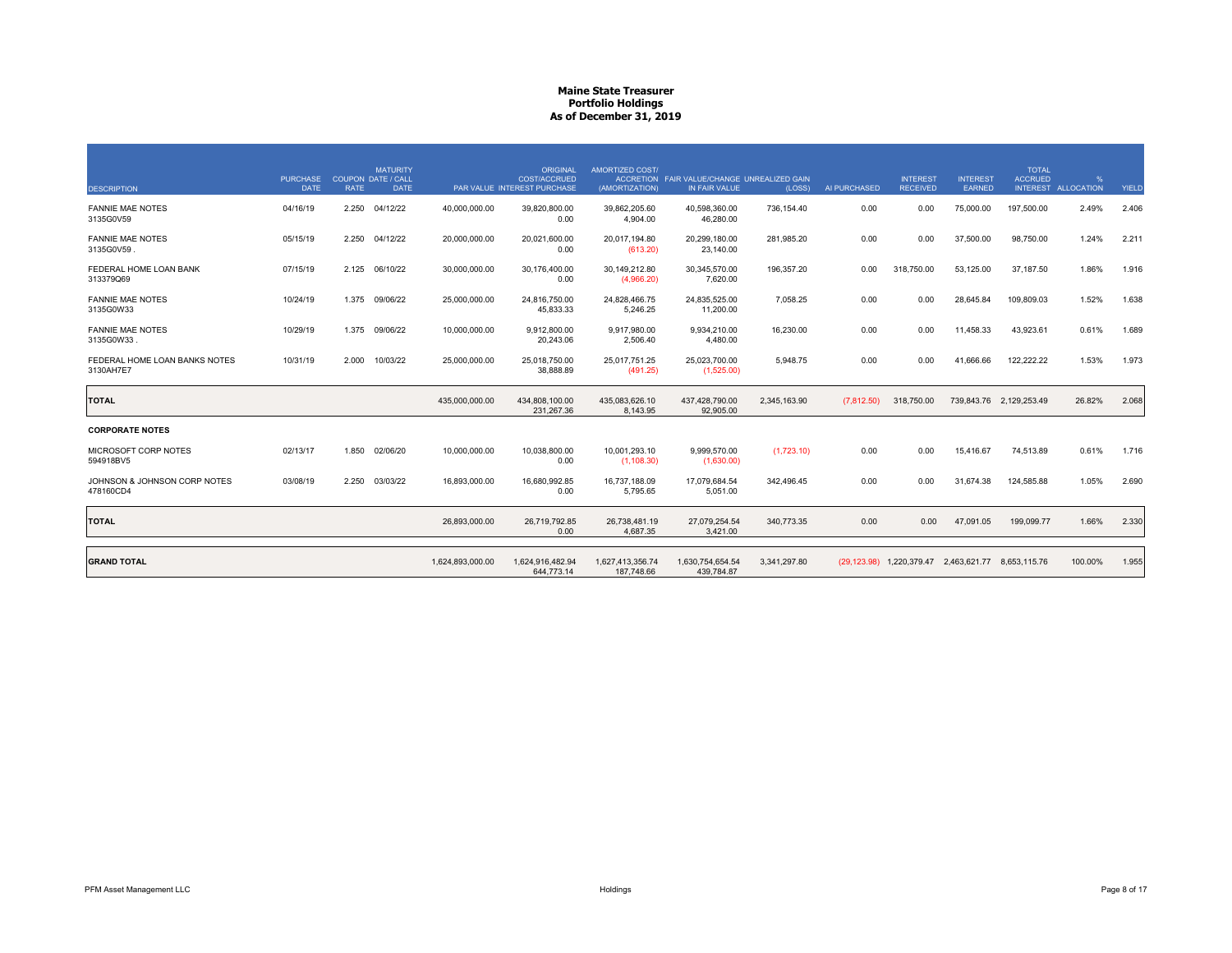# **Maine State Treasurer GASB 40 - Deposit and Investment Risk Disclosure As of December 31, 2019**

|                     |                             |             |                              |                                |                  |                 |                          |                             |                 |                                                   |                           |             | <b>WEIGHTED</b><br><b>AVERAGE</b> |
|---------------------|-----------------------------|-------------|------------------------------|--------------------------------|------------------|-----------------|--------------------------|-----------------------------|-----------------|---------------------------------------------------|---------------------------|-------------|-----------------------------------|
|                     |                             |             |                              |                                |                  |                 |                          |                             |                 |                                                   |                           |             | <b>EFFECTIV</b>                   |
| <b>CUSIP</b>        |                             | <b>TYPE</b> | <b>COUPON</b><br><b>RATE</b> | <b>MATURITY</b><br><b>DATE</b> | <b>NEXT CALL</b> | DATE S&P RATING | MOODYS'<br><b>RATING</b> | PAR VALUE/<br><b>SHARES</b> |                 | ORIGINAL % PORTFOLIO<br><b>COST ORIGINAL COST</b> | MARKET VALUE MARKET VALUE | % PORTFOLIO | <b>DURATION</b><br>(YEARS         |
|                     |                             |             |                              |                                |                  |                 |                          |                             |                 |                                                   |                           |             |                                   |
| <b>US TREASURY</b>  |                             |             |                              |                                |                  |                 |                          |                             |                 |                                                   |                           |             |                                   |
| 912828H52           | <b>U.S. TREASURY</b>        |             | 1.250                        | 1/31/2020                      |                  | AA+             | Aaa                      | 25,000,000.00               | 24,517,578.13   | 1.51%                                             | 24,991,950.00             | 1.53%       | 0.08                              |
| 912828H52.          | <b>U.S. TREASURY</b>        |             | 1.250                        | 1/31/2020                      |                  | AA+             | Aaa                      | 23,500,000.00               | 23,228,281.25   | 1.43%                                             | 23,492,433.00             | 1.44%       | 0.08                              |
| 9128283G3           | <b>U.S. TREASURY</b>        |             | 1.750                        | 11/15/2020                     |                  | AA+             | Aaa                      | 10,000,000.00               | 9,897,656.25    | 0.61%                                             | 10,008,590.00             | 0.61%       | 0.86                              |
| 9128284W7           | <b>U.S. TREASURY</b>        |             | 2.750                        | 8/15/2021                      |                  | AA+             | Aaa                      | 25,000,000.00               | 25,432,617.19   | 1.57%                                             | 25,456,050.00             | 1.56%       | 1.57                              |
| 9128282F6           | <b>U.S. TREASURY</b>        |             | 1.125                        | 8/31/2021                      |                  | AA+             | Aaa                      | 30,000,000.00               | 29,764,453.13   | 1.83%                                             | 29,769,150.00             | 1.83%       | 1.64                              |
| 9128286C9           | <b>U.S. TREASURY</b>        |             | 2.500                        | 2/15/2022                      |                  | AA+             | Aaa                      | 25,000,000.00               | 25,493,164.06   | 1.57%                                             | 25,474,600.00             | 1.56%       | 2.05                              |
| 912828W89           | <b>U.S. TREASURY</b>        |             | 1.875                        | 3/31/2022                      |                  | AA+             | Aaa                      | 40,000,000.00               | 40,404,687.50   | 2.49%                                             | 40,254,680.00             | 2.47%       | 2.19                              |
| 9128286M7           | <b>U.S. TREASURY</b>        |             | 2.250                        | 4/15/2022                      |                  | AA+             | Aaa                      | 23,000,000.00               | 23,321,640.63   | 1.44%                                             | 23,337,824.00             | 1.43%       | 2.22                              |
| 9128286M7           | U.S. TREASURY               |             | 2.250                        | 4/15/2022                      |                  | AA+             | Aaa                      | 30,000,000.00               | 30,426,562.50   | 1.87%                                             | 30,440,640.00             | 1.87%       | 2.22                              |
| 9128286U9           | <b>U.S. TREASURY</b>        |             | 2.125                        | 5/15/2022                      |                  | AA+             | Aaa                      | 25,000,000.00               | 25,289,062.50   | 1.56%                                             | 25,308,600.00             | 1.55%       | 2.30                              |
| 9128286U9.          | <b>U.S. TREASURY</b>        |             | 2.125                        | 5/15/2022                      |                  | AA+             | Aaa                      | 25,000,000.00               | 25,289,062.50   | 1.56%                                             | 25,308,600.00             | 1.55%       | 2.30                              |
| 912828XG0           | U.S. TREASURY               |             | 2.125                        | 6/30/2022                      |                  | AA+             | Aaa                      | 27,000,000.00               | 27,241,523.44   | 1.68%                                             | 27,356,481.00             | 1.68%       | 2.43                              |
| 9128287C8           | <b>U.S. TREASURY</b>        |             | 1.750                        | 7/15/2022                      |                  | AA+             | Aaa                      | 25,000,000.00               | 24,945,312.50   | 1.54%                                             | 25,096,675.00             | 1.54%       | 2.46                              |
| 9128287C8.          | U.S. TREASURY               |             | 1.750                        | 7/15/2022                      |                  | AA+             | Aaa                      | 25,000,000.00               | 24,967,773.44   | 1.54%                                             | 25,096,675.00             | 1.54%       | 2.46                              |
| 9128287C8           | <b>U.S. TREASURY</b>        |             | 1.750                        | 7/15/2022                      |                  | AA+             | Aaa                      | 26,000,000.00               | 26, 142, 187.50 | 1.61%                                             | 26,100,542.00             | 1.60%       | 2.46                              |
| 9128287C8           | <b>U.S. TREASURY</b>        |             | 1.750                        | 7/15/2022                      |                  | AA+             | Aaa                      | 35,000,000.00               | 35,211,914.06   | 2.17%                                             | 35,135,345.00             | 2.15%       | 2.46                              |
| 9128282S8           | <b>U.S. TREASURY</b>        |             | 1.625                        | 8/31/2022                      |                  | AA+             | Aaa                      | 25,000,000.00               | 25,008,789.06   | 1.54%                                             | 25,020,500.00             | 1.53%       | 2.58                              |
| 912828YK0           | <b>U.S. TREASURY</b>        |             | 1.375                        | 10/15/2022                     |                  | AA+             | Aaa                      | 30,000,000.00               | 29,844,140.63   | 1.84%                                             | 29,817,180.00             | 1.83%       | 2.72                              |
| 9128283C2           | <b>U.S. TREASURY</b>        |             | 2.000                        | 10/31/2022                     |                  | AA+             | Aaa                      | 30,000,000.00               | 30,307,031.25   | 1.87%                                             | 30,329,310.00             | 1.86%       | 2.74                              |
| 912828YW4           | <b>U.S. TREASURY</b>        |             | 1.625                        | 12/15/2022                     |                  | AA+             | Aaa                      | 30,000,000.00               | 30,008,203.13   | 1.85%                                             | 30,029,310.00             | 1.84%       | 2.88                              |
|                     |                             |             |                              |                                |                  |                 |                          |                             |                 |                                                   |                           |             |                                   |
| <b>ISSUER TOTAL</b> |                             |             |                              |                                |                  |                 |                          | 534,500,000.00              | 536,741,640.65  | 33.03%                                            | 537,825,135.00            | 32.98%      | 2.11                              |
|                     |                             |             |                              |                                |                  |                 |                          |                             |                 |                                                   |                           |             |                                   |
| <b>FNMA</b>         |                             |             |                              |                                |                  |                 |                          |                             |                 |                                                   |                           |             |                                   |
| 3135G0U84           | U.S. INSTRUMENTALITY        |             | 2.875                        | 10/30/2020                     |                  | AA+             | Aaa                      | 20,000,000.00               | 19,951,400.00   | 1.23%                                             | 20,201,360.00             | 1.24%       | 0.82                              |
| 3135G0U84           | U.S. INSTRUMENTALITY        |             | 2.875                        | 10/30/2020                     |                  | AA+             | Aaa                      | 15,000,000.00               | 15,071,400.00   | 0.93%                                             | 15,151,020.00             | 0.93%       | 0.82                              |
| 3135G0S38           | <b>U.S. INSTRUMENTALITY</b> |             | 2.000                        | 1/5/2022                       |                  | AA+             | Aaa                      | 15,000,000.00               | 14,788,500.00   | 0.91%                                             | 15,115,605.00             | 0.93%       | 1.95                              |
| 3135G0U92           | U.S. INSTRUMENTALITY        |             | 2.625                        | 1/11/2022                      |                  | AA+             | Aaa                      | 25,000,000.00               | 25,462,250.00   | 1.57%                                             | 25,505,850.00             | 1.56%       | 1.95                              |
| 3135G0T45           | <b>U.S. INSTRUMENTALITY</b> |             | 1.875                        | 4/5/2022                       |                  | AA+             | Aaa                      | 15,000,000.00               | 14,994,450.00   | 0.92%                                             | 15,096,645.00             | 0.93%       | 2.20                              |
| 3135G0V59           | U.S. INSTRUMENTALITY        |             | 2.250                        | 4/12/2022                      |                  | AA+             | Aaa                      | 40,000,000.00               | 39,820,800.00   | 2.45%                                             | 40,598,360.00             | 2.49%       | 2.21                              |
| 3135G0V59           | <b>U.S. INSTRUMENTALITY</b> |             | 2.250                        | 4/12/2022                      |                  | AA+             | Aaa                      | 20,000,000.00               | 20,021,600.00   | 1.23%                                             | 20,299,180.00             | 1.24%       | 2.21                              |
| 3135G0W33           | U.S. INSTRUMENTALITY        |             | 1.375                        | 9/6/2022                       |                  | AA+             | Aaa                      | 25,000,000.00               | 24,816,750.00   | 1.53%                                             | 24,835,525.00             | 1.52%       | 2.61                              |
| 3135G0W33           | U.S. INSTRUMENTALITY        |             | 1.375                        | 9/6/2022                       |                  | AA+             | Aaa                      | 10,000,000.00               | 9,912,800.00    | 0.61%                                             | 9,934,210.00              | 0.61%       | 2.61                              |
|                     |                             |             |                              |                                |                  |                 |                          |                             |                 |                                                   |                           |             |                                   |
| <b>ISSUER TOTAL</b> |                             |             |                              |                                |                  |                 |                          | 185,000,000.00              | 184,839,950.00  | 11.38%                                            | 186,737,755.00            | 11.45%      | 1.96                              |
|                     |                             |             |                              |                                |                  |                 |                          |                             |                 |                                                   |                           |             |                                   |
| <b>TD BANK</b>      |                             |             |                              |                                |                  |                 |                          |                             |                 |                                                   |                           |             |                                   |
|                     | CASH AND CASH EQUIVALENTS   |             |                              | 1/1/2020                       |                  | <b>NR</b>       | NR.                      | 162,000,000.00              | 162,000,000.00  | 9.97%                                             | 162.000.000.00            | 9.93%       | 0.00                              |
|                     |                             |             |                              |                                |                  |                 |                          |                             |                 |                                                   |                           |             |                                   |
| <b>ISSUER TOTAL</b> |                             |             |                              |                                |                  |                 |                          | 162.000.000.00              | 162.000.000.00  | 9.97%                                             | 162.000.000.00            | 9.93%       | 0.00                              |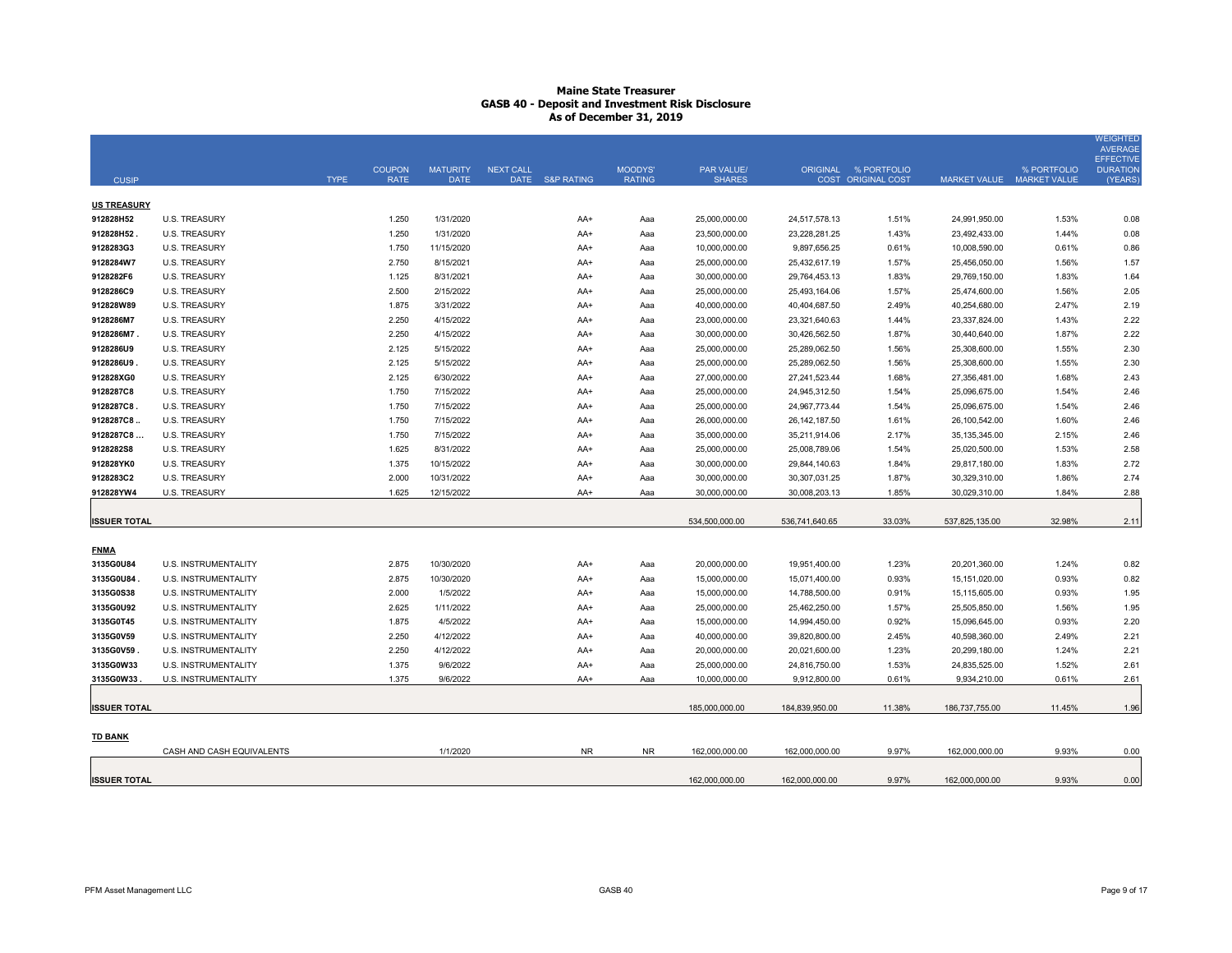# **Maine State Treasurer GASB 40 - Deposit and Investment Risk Disclosure As of December 31, 2019**

| <b>CUSIP</b>               |                                | <b>TYPE</b> | <b>COUPON</b><br><b>RATE</b> | <b>MATURITY</b><br><b>DATE</b> | <b>NEXT CALL</b> | DATE S&P RATING | <b>MOODYS'</b><br><b>RATING</b> | PAR VALUE/<br><b>SHARES</b> |                | ORIGINAL % PORTFOLIO<br>COST ORIGINAL COST |                | % PORTFOLIO<br>MARKET VALUE MARKET VALUE | <b>WEIGHTED</b><br><b>AVERAGE</b><br><b>EFFECTIVE</b><br><b>DURATION</b><br>(YEARS) |
|----------------------------|--------------------------------|-------------|------------------------------|--------------------------------|------------------|-----------------|---------------------------------|-----------------------------|----------------|--------------------------------------------|----------------|------------------------------------------|-------------------------------------------------------------------------------------|
| <b>FHLMC</b>               |                                |             |                              |                                |                  |                 |                                 |                             |                |                                            |                |                                          |                                                                                     |
| 3137EAEE5                  | U.S. INSTRUMENTALITY           |             | 1.500                        | 1/17/2020                      |                  | AA+             | Aaa                             | 15,000,000.00               | 14,966,100.00  | 0.92%                                      | 14,998,530.00  | 0.92%                                    | 0.05                                                                                |
| 3137EAEE5                  | U.S. INSTRUMENTALITY           |             | 1.500                        | 1/17/2020                      |                  | AA+             | Aaa                             | 15,000,000.00               | 14,979,600.00  | 0.92%                                      | 14,998,530.00  | 0.92%                                    | 0.05                                                                                |
| 3137EAEE5                  | U.S. INSTRUMENTALITY           |             | 1.500                        | 1/17/2020                      |                  | AA+             | Aaa                             | 20,000,000.00               | 19,982,600.00  | 1.23%                                      | 19,998,040.00  | 1.23%                                    | 0.05                                                                                |
| 3137EAEJ4                  | U.S. INSTRUMENTALITY           |             | 1.625                        | 9/29/2020                      |                  | AA+             | Aaa                             | 20,000,000.00               | 19,931,200.00  | 1.23%                                      | 19,998,760.00  | 1.23%                                    | 0.73                                                                                |
| 3134GUSA9                  | U.S. INSTRUMENTALITY           |             | 1.875                        | 11/26/2021                     | 2/26/2020        | AA+             | Aaa                             | 10,000,000.00               | 10,001,500.00  | 0.62%                                      | 10,003,070.00  | 0.61%                                    | 0.67                                                                                |
| 3134GUSA9                  | U.S. INSTRUMENTALITY           |             | 1.875                        | 11/26/2021                     | 2/26/2020        | AA+             | Aaa                             | 50,000,000.00               | 50,007,500.00  | 3.08%                                      | 50,015,350.00  | 3.07%                                    | 0.67                                                                                |
| 3134GUSA9                  | U.S. INSTRUMENTALITY           |             | 1.875                        | 11/26/2021                     | 2/26/2020        | AA+             | Aaa                             | 25,000,000.00               | 25,007,500.00  | 1.54%                                      | 25,007,675.00  | 1.53%                                    | 0.67                                                                                |
|                            |                                |             |                              |                                |                  |                 |                                 |                             |                |                                            |                |                                          |                                                                                     |
| <b>ISSUER TOTAL</b>        |                                |             |                              |                                |                  |                 |                                 | 155,000,000.00              | 154,876,000.00 | 9.53%                                      | 155,019,955.00 | 9.51%                                    | 0.48                                                                                |
| <b>CAMDEN NATIONAL</b>     |                                |             |                              |                                |                  |                 |                                 |                             |                |                                            |                |                                          |                                                                                     |
|                            | CASH AND CASH EQUIVALENTS      |             |                              | 1/1/2020                       |                  | <b>NR</b>       | <b>NR</b>                       | 38,000,000.00               | 38,000,000.00  | 2.34%                                      | 38,000,000.00  | 2.33%                                    | 0.00                                                                                |
|                            | CERTIFICATES OF DEPOSIT        |             | 2.550                        | 1/17/2020                      |                  | <b>NR</b>       | <b>NR</b>                       | 20,000,000.00               | 20,000,000.00  | 1.23%                                      | 20,000,000.00  | 1.23%                                    | 0.05                                                                                |
|                            | CERTIFICATES OF DEPOSIT        |             | 2.600                        | 4/8/2020                       |                  | <b>NR</b>       | <b>NR</b>                       | 50,000,000.00               | 50,000,000.00  | 3.08%                                      | 50,000,000.00  | 3.07%                                    | 0.27                                                                                |
|                            |                                |             |                              |                                |                  |                 |                                 |                             |                |                                            |                |                                          |                                                                                     |
| <b>ISSUER TOTAL</b>        |                                |             |                              |                                |                  |                 |                                 | 108,000,000.00              | 108.000.000.00 | 6.65%                                      | 108,000,000.00 | 6.62%                                    | 0.13                                                                                |
| <b>BAR HARBOR</b>          |                                |             |                              |                                |                  |                 |                                 |                             |                |                                            |                |                                          |                                                                                     |
|                            | CASH AND CASH EQUIVALENTS      |             |                              | 1/1/2020                       |                  | <b>NR</b>       | <b>NR</b>                       | 46,000,000.00               | 46,000,000.00  | 2.83%                                      | 46,000,000.00  | 2.82%                                    | 0.00                                                                                |
|                            | CERTIFICATES OF DEPOSIT        |             | 2.330                        | 6/12/2021                      |                  | <b>NR</b>       | <b>NR</b>                       | 50,000,000.00               | 50,000,000.00  | 3.08%                                      | 50,000,000.00  | 3.07%                                    | 1.43                                                                                |
|                            |                                |             |                              |                                |                  |                 |                                 |                             |                |                                            |                |                                          |                                                                                     |
| <b>ISSUER TOTAL</b>        |                                |             |                              |                                |                  |                 |                                 | 96,000,000.00               | 96,000,000.00  | 5.91%                                      | 96,000,000.00  | 5.89%                                    | 0.75                                                                                |
|                            |                                |             |                              |                                |                  |                 |                                 |                             |                |                                            |                |                                          |                                                                                     |
| <b>FHLB</b>                |                                |             |                              |                                |                  |                 |                                 |                             |                |                                            |                |                                          |                                                                                     |
| 3130ADUJ9                  | U.S. INSTRUMENTALITY           |             | 2.375                        | 3/30/2020                      |                  | AA+             | Aaa                             | 30,000,000.00               | 29,793,900.00  | 1.83%                                      | 30,057,210.00  | 1.84%                                    | 0.25                                                                                |
| 3130AF5B9                  | U.S. INSTRUMENTALITY           |             | 3.000                        | 10/12/2021                     |                  | AA+             | Aaa                             | 10,000,000.00               | 10,103,100.00  | 0.62%                                      | 10,244,600.00  | 0.63%                                    | 1.72                                                                                |
| 313379Q69                  | U.S. INSTRUMENTALITY           |             | 2.125                        | 6/10/2022                      |                  | AA+             | Aaa                             | 30,000,000.00               | 30,176,400.00  | 1.86%                                      | 30,345,570.00  | 1.86%                                    | 2.37                                                                                |
| 3130AH7E7                  | U.S. INSTRUMENTALITY           |             | 2.000                        | 10/3/2022                      |                  | AA+             | Aaa                             | 25,000,000.00               | 25,018,750.00  | 1.54%                                      | 25,023,700.00  | 1.53%                                    | 2.66                                                                                |
| <b>ISSUER TOTAL</b>        |                                |             |                              |                                |                  |                 |                                 | 95,000,000.00               | 95,092,150.00  | 5.85%                                      | 95,671,080.00  | 5.87%                                    | 1.71                                                                                |
|                            |                                |             |                              |                                |                  |                 |                                 |                             |                |                                            |                |                                          |                                                                                     |
| <b>BANGOR SAVINGS</b>      |                                |             |                              |                                |                  |                 |                                 |                             |                |                                            |                |                                          |                                                                                     |
|                            | CASH AND CASH EQUIVALENTS      |             |                              | 1/1/2020                       |                  | <b>NR</b>       | <b>NR</b>                       | 40,000,000.00               | 40,000,000.00  | 2.46%                                      | 40,000,000.00  | 2.45%                                    | 0.00                                                                                |
|                            | CERTIFICATES OF DEPOSIT        |             | 2.650                        | 10/8/2020                      |                  | <b>NR</b>       | <b>NR</b>                       | 5,000,000.00                | 5,000,000.00   | 0.31%                                      | 5,000,000.00   | 0.31%                                    | 0.76                                                                                |
|                            | <b>CERTIFICATES OF DEPOSIT</b> |             | 2.700                        | 4/8/2021                       |                  | N <sub>R</sub>  | N <sub>R</sub>                  | 15,000,000.00               | 15,000,000.00  | 0.92%                                      | 15,000,000.00  | 0.92%                                    | 1.25                                                                                |
|                            |                                |             |                              |                                |                  |                 |                                 |                             |                |                                            |                |                                          |                                                                                     |
| <b>ISSUER TOTAL</b>        |                                |             |                              |                                |                  |                 |                                 | 60,000,000.00               | 60,000,000.00  | 3.69%                                      | 60,000,000.00  | 3.68%                                    | 0.38                                                                                |
| <b>TOYOTA MOTOR CREDIT</b> |                                |             |                              |                                |                  |                 |                                 |                             |                |                                            |                |                                          |                                                                                     |
| 89233GAH9                  | <b>COMMERCIAL PAPER</b>        |             |                              | 1/17/2020                      |                  | $A-1+$          | $P-1$                           | 50,000,000.00               | 49,079,500.00  | 3.02%                                      | 49,959,300.00  | 3.06%                                    | 0.05                                                                                |
| <b>ISSUER TOTAL</b>        |                                |             |                              |                                |                  |                 |                                 | 50,000,000.00               | 49,079,500.00  | 3.02%                                      | 49,959,300.00  | 3.06%                                    | 0.05                                                                                |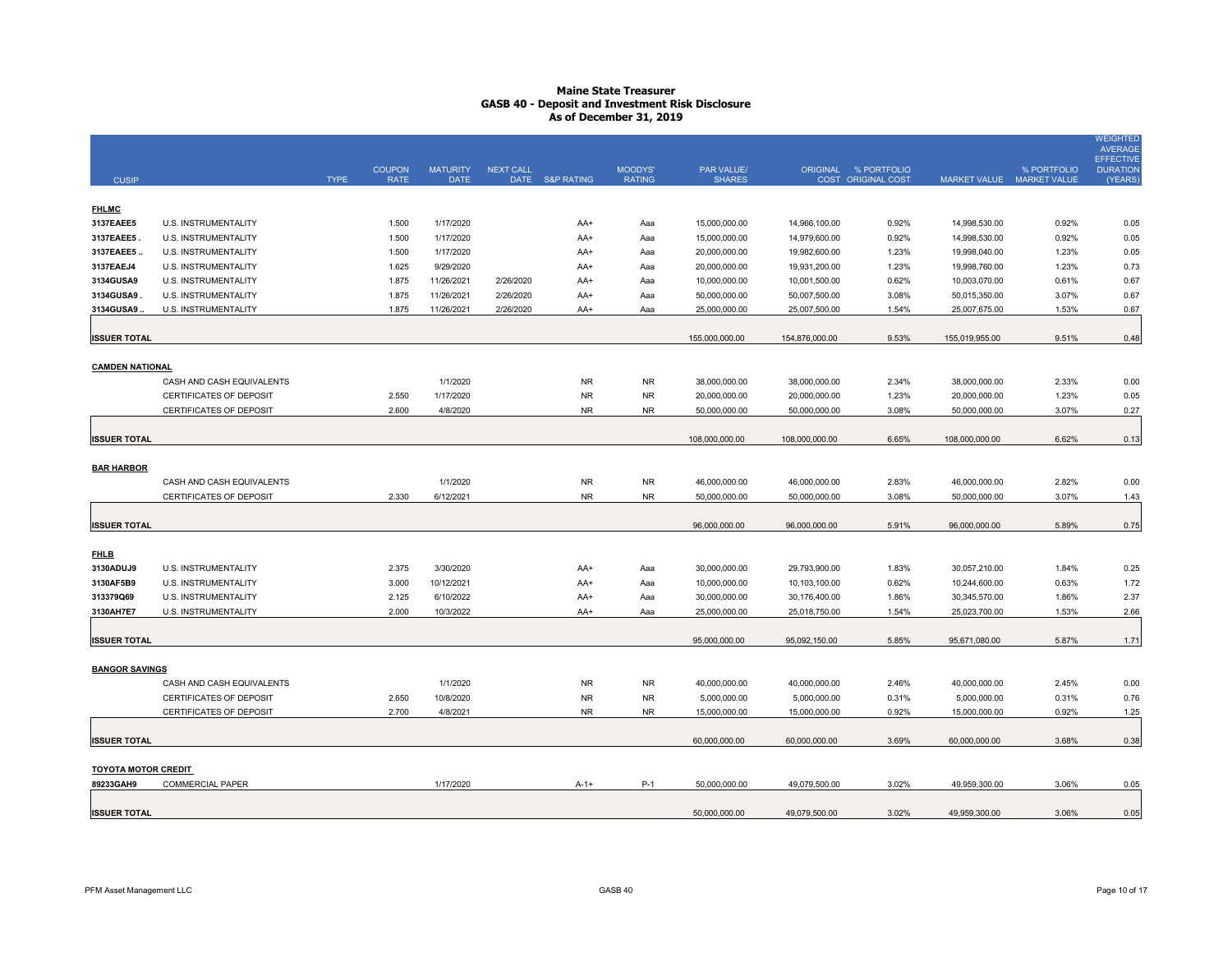# **Maine State Treasurer GASB 40 - Deposit and Investment Risk Disclosure As of December 31, 2019**

|                                      |                           |             |                              |                                |           |                 |                          |                             |                  |                                            |                           |             | <b>WEIGHTED</b><br><b>AVERAGE</b><br><b>EFFECTIVE</b> |
|--------------------------------------|---------------------------|-------------|------------------------------|--------------------------------|-----------|-----------------|--------------------------|-----------------------------|------------------|--------------------------------------------|---------------------------|-------------|-------------------------------------------------------|
| <b>CUSIP</b>                         |                           | <b>TYPE</b> | <b>COUPON</b><br><b>RATE</b> | <b>MATURITY</b><br><b>DATE</b> | NEXT CALL | DATE S&P RATING | MOODYS'<br><b>RATING</b> | PAR VALUE/<br><b>SHARES</b> |                  | ORIGINAL % PORTFOLIO<br>COST ORIGINAL COST | MARKET VALUE MARKET VALUE | % PORTFOLIO | <b>DURATION</b><br>(YEARS                             |
|                                      |                           |             |                              |                                |           |                 |                          |                             |                  |                                            |                           |             |                                                       |
| PEOPLE'S UNITED BANK                 |                           |             |                              |                                |           |                 |                          |                             |                  |                                            |                           |             |                                                       |
|                                      | CERTIFICATES OF DEPOSIT   |             | 2.550                        | 4/18/2021                      |           | <b>NR</b>       | <b>NR</b>                | 15,000,000.00               | 15,000,000.00    | 0.92%                                      | 15,000,000.00             | 0.92%       | 1.28                                                  |
|                                      | CERTIFICATES OF DEPOSIT   |             | 2.550                        | 4/22/2021                      |           | <b>NR</b>       | <b>NR</b>                | 25,000,000.00               | 25,000,000.00    | 1.54%                                      | 25,000,000.00             | 1.53%       | 1.26                                                  |
|                                      |                           |             |                              |                                |           |                 |                          |                             |                  |                                            |                           |             |                                                       |
| <b>ISSUER TOTAL</b>                  |                           |             |                              |                                |           |                 |                          | 40,000,000.00               | 40,000,000.00    | 2.46%                                      | 40,000,000.00             | 2.45%       | 1.27                                                  |
|                                      |                           |             |                              |                                |           |                 |                          |                             |                  |                                            |                           |             |                                                       |
| <b>JP MORGAN</b><br>46640PAH6        | <b>COMMERCIAL PAPER</b>   |             |                              | 1/17/2020                      |           | $A-1$           | $P-1$                    | 40,000,000.00               | 39,232,000.00    | 2.41%                                      | 39,969,400.00             | 2.45%       | 0.05                                                  |
|                                      |                           |             |                              |                                |           |                 |                          |                             |                  |                                            |                           |             |                                                       |
| <b>ISSUER TOTAL</b>                  |                           |             |                              |                                |           |                 |                          | 40,000,000.00               | 39,232,000.00    | 2.41%                                      | 39,969,400.00             | 2.45%       | 0.05                                                  |
|                                      |                           |             |                              |                                |           |                 |                          |                             |                  |                                            |                           |             |                                                       |
| <b>ANDROSCOGGIN</b>                  |                           |             |                              |                                |           |                 |                          |                             |                  |                                            |                           |             |                                                       |
|                                      | CASH AND CASH EQUIVALENTS |             |                              | 1/1/2020                       |           | <b>NR</b>       | <b>NR</b>                | 25,000,000.00               | 25,000,000.00    | 1.54%                                      | 25,000,000.00             | 1.53%       | 0.00                                                  |
|                                      |                           |             |                              |                                |           |                 |                          |                             |                  |                                            |                           |             |                                                       |
| <b>ISSUER TOTAL</b>                  |                           |             |                              |                                |           |                 |                          | 25,000,000.00               | 25,000,000.00    | 1.54%                                      | 25,000,000.00             | 1.53%       | 0.00                                                  |
|                                      |                           |             |                              |                                |           |                 |                          |                             |                  |                                            |                           |             |                                                       |
| <b>FIRST NATIONAL</b>                | CASH AND CASH EQUIVALENTS |             |                              | 1/1/2020                       |           | <b>NR</b>       | <b>NR</b>                | 25,000,000.00               | 25,000,000.00    | 1.54%                                      | 25,000,000.00             | 1.53%       | 0.00                                                  |
|                                      |                           |             |                              |                                |           |                 |                          |                             |                  |                                            |                           |             |                                                       |
| <b>ISSUER TOTAL</b>                  |                           |             |                              |                                |           |                 |                          | 25,000,000.00               | 25,000,000.00    | 1.54%                                      | 25,000,000.00             | 1.53%       | 0.00                                                  |
|                                      |                           |             |                              |                                |           |                 |                          |                             |                  |                                            |                           |             |                                                       |
| <b>JOHNSON &amp; JOHNSON</b>         |                           |             |                              |                                |           |                 |                          |                             |                  |                                            |                           |             |                                                       |
| 478160CD4                            | CORPORATE                 |             | 2.250                        | 3/3/2022                       |           | AAA             | Aaa                      | 16,893,000.00               | 16,680,992.85    | 1.03%                                      | 17,079,684.54             | 1.05%       | 2.10                                                  |
|                                      |                           |             |                              |                                |           |                 |                          |                             |                  |                                            |                           |             |                                                       |
| <b>ISSUER TOTAL</b>                  |                           |             |                              |                                |           |                 |                          | 16,893,000.00               | 16,680,992.85    | 1.03%                                      | 17,079,684.54             | 1.05%       | 2.10                                                  |
| <b>BATH SAVINGS</b>                  |                           |             |                              |                                |           |                 |                          |                             |                  |                                            |                           |             |                                                       |
|                                      | CASH AND CASH EQUIVALENTS |             |                              | 1/1/2020                       |           | <b>NR</b>       | <b>NR</b>                | 14,000,000.00               | 14,000,000.00    | 0.86%                                      | 14,000,000.00             | 0.86%       | 0.00                                                  |
|                                      |                           |             |                              |                                |           |                 |                          |                             |                  |                                            |                           |             |                                                       |
| <b>ISSUER TOTAL</b>                  |                           |             |                              |                                |           |                 |                          | 14,000,000.00               | 14,000,000.00    | 0.86%                                      | 14,000,000.00             | 0.86%       | 0.00                                                  |
|                                      |                           |             |                              |                                |           |                 |                          |                             |                  |                                            |                           |             |                                                       |
| <b>MICROSOFT</b>                     |                           |             |                              |                                |           |                 |                          |                             |                  |                                            |                           |             |                                                       |
| 594918BV5                            | CORPORATE                 |             | 1.850                        | 2/6/2020                       |           | AAA             | Aaa                      | 10,000,000.00               | 10,038,800.00    | 0.62%                                      | 9,999,570.00              | 0.61%       | 0.10                                                  |
|                                      |                           |             |                              |                                |           |                 |                          |                             |                  |                                            |                           |             |                                                       |
| <b>ISSUER TOTAL</b>                  |                           |             |                              |                                |           |                 |                          | 10,000,000.00               | 10,038,800.00    | 0.62%                                      | 9,999,570.00              | 0.61%       | 0.10                                                  |
|                                      |                           |             |                              |                                |           |                 |                          |                             |                  |                                            |                           |             |                                                       |
| <b>MUFG BANK LTD/NY</b><br>62479LAH8 | COMMERCIAL PAPER          |             |                              | 1/17/2020                      |           | A-1             | P-1                      | 8,500,000.00                | 8,335,449.44     | 0.51%                                      | 8,492,775.00              | 0.52%       | 0.05                                                  |
|                                      |                           |             |                              |                                |           |                 |                          |                             |                  |                                            |                           |             |                                                       |
| <b>ISSUER TOTAL</b>                  |                           |             |                              |                                |           |                 |                          | 8,500,000.00                | 8,335,449.44     | 0.51%                                      | 8,492,775.00              | 0.52%       | 0.05                                                  |
|                                      |                           |             |                              |                                |           |                 |                          |                             |                  |                                            |                           |             |                                                       |
|                                      |                           |             |                              |                                |           |                 |                          |                             |                  |                                            |                           |             |                                                       |
| <b>GRAND TOTAL</b>                   |                           |             |                              |                                |           |                 |                          | 1,624,893,000.00            | 1,624,916,482.94 | 100.00%                                    | 1,630,754,654.54          | 100.00%     |                                                       |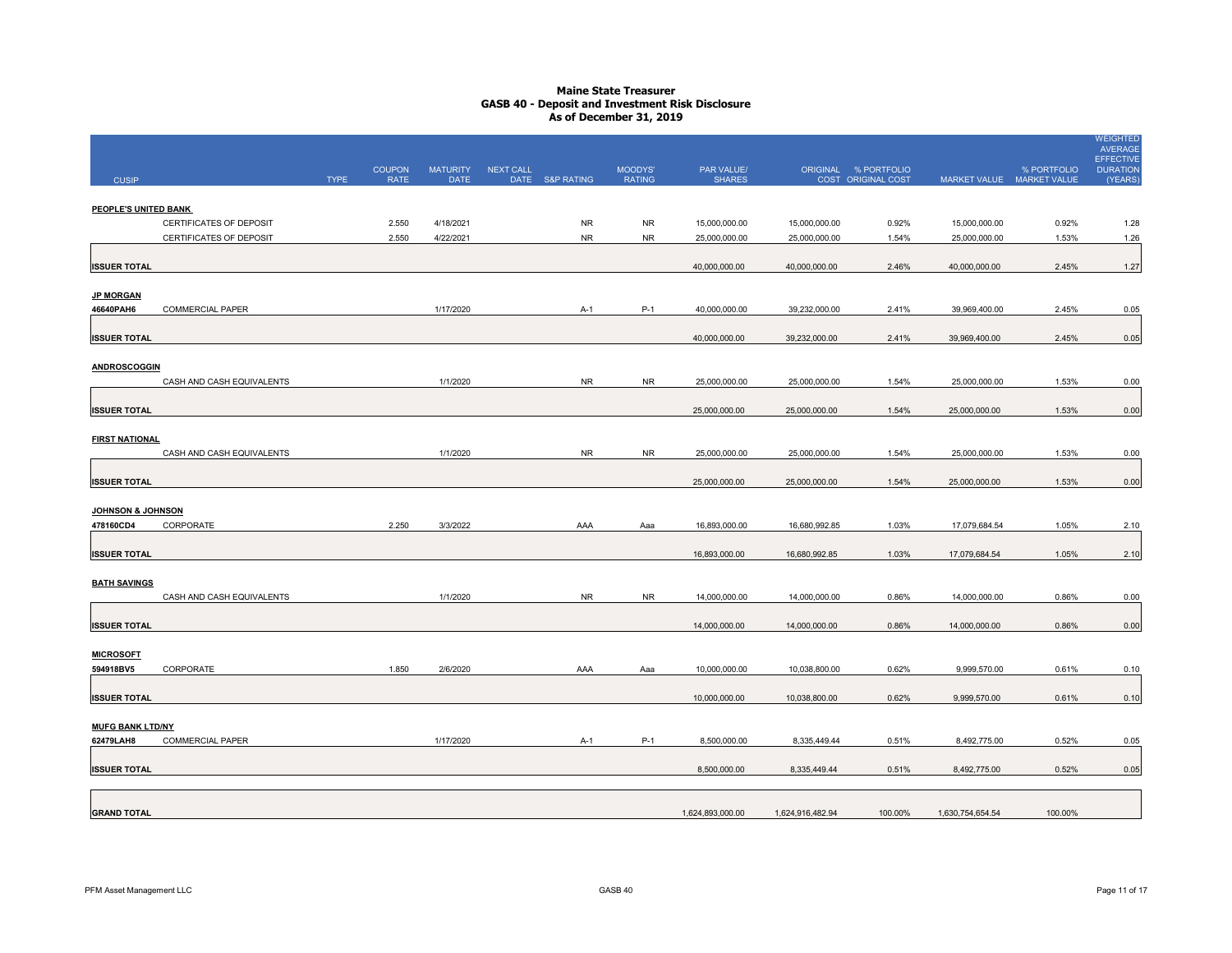# **Maine State Treasurer Securities PurchasedDuring the Month Ended December 31, 2019**

|                                  |                        |             |               |                 |                  |                  |                  |                  | <b>ACCRUED</b><br><b>INTEREST</b> |              |
|----------------------------------|------------------------|-------------|---------------|-----------------|------------------|------------------|------------------|------------------|-----------------------------------|--------------|
| <b>CUSIP</b>                     | <b>ISSUER</b>          | <b>DATE</b> | <b>COUPON</b> | <b>MATURITY</b> | <b>CALL DATE</b> | PAR VALUE/SHARES | <b>UNIT COST</b> | <b>PRINCIPAL</b> | <b>PURCHASED</b>                  | <b>YIELD</b> |
| <b>CASH AND EQUIVALENTS</b>      |                        |             |               |                 |                  |                  |                  |                  |                                   |              |
|                                  | TD BANK                | 12/2/2019   | 1.630 V       |                 |                  | 27,000,000.00    | 100.00           | 27,000,000.00    | 0.00                              | 1.630 V      |
|                                  | TD BANK                | 12/4/2019   | 1.630 V       |                 |                  | 18,000,000.00    | 100.00           | 18,000,000.00    | 0.00                              | 1.630 V      |
|                                  | <b>FIRST NATIONAL</b>  | 12/6/2019   | 1.650 V       |                 |                  | 6,000,000.00     | 100.00           | 6,000,000.00     | 0.00                              | 1.650 V      |
|                                  | <b>TD BANK</b>         | 12/6/2019   | 1.630 V       |                 |                  | 40,000,000.00    | 100.00           | 40,000,000.00    | 0.00                              | 1.630 V      |
|                                  | <b>BAR HARBOR</b>      | 12/9/2019   | 1.650 V       |                 |                  | 13,000,000.00    | 100.00           | 13,000,000.00    | 0.00                              | 1.650 V      |
|                                  | TD BANK                | 12/10/2019  | 1.630 V       |                 |                  | 8,000,000.00     | 100.00           | 8,000,000.00     | 0.00                              | 1.630 V      |
|                                  | <b>TD BANK</b>         | 12/11/2019  | 1.630 V       |                 |                  | 18,000,000.00    | 100.00           | 18,000,000.00    | 0.00                              | 1.630 V      |
|                                  | <b>BANGOR SAVINGS</b>  | 12/13/2019  | 1.650 V       |                 |                  | 40,000,000.00    | 100.00           | 40,000,000.00    | 0.00                              | 1.650 V      |
|                                  | TD BANK                | 12/13/2019  | 1.630 V       |                 |                  | 58,000,000.00    | 100.00           | 58,000,000.00    | 0.00                              | 1.630 V      |
|                                  | <b>FIRST NATIONAL</b>  | 12/16/2019  | 1.650 V       |                 |                  | 15,000,000.00    | 100.00           | 15,000,000.00    | 0.00                              | 1.650 V      |
|                                  | TD BANK                | 12/16/2019  | 1.630 V       |                 |                  | 30,000,000.00    | 100.00           | 30,000,000.00    | 0.00                              | 1.630 V      |
|                                  | <b>CAMDEN NATIONAL</b> | 12/17/2019  | 1.630 V       |                 |                  | 39,000,000.00    | 100.00           | 39,000,000.00    | 0.00                              | 1.630 V      |
|                                  | <b>CAMDEN NATIONAL</b> | 12/18/2019  | 1.630 V       |                 |                  | 13,000,000.00    | 100.00           | 13,000,000.00    | 0.00                              | 1.630 V      |
|                                  | FIRST NATIONAL         | 12/18/2019  | 1.650 V       |                 |                  | 10,000,000.00    | 100.00           | 10,000,000.00    | 0.00                              | 1.650 V      |
|                                  | <b>CAMDEN NATIONAL</b> | 12/20/2019  | 1.630 V       |                 |                  | 71,000,000.00    | 100.00           | 71,000,000.00    | 0.00                              | 1.630 V      |
|                                  | TD BANK                | 12/20/2019  | 1.630 V       |                 |                  | 8,000,000.00     | 100.00           | 8,000,000.00     | 0.00                              | 1.630 V      |
|                                  | <b>CAMDEN NATIONAL</b> | 12/27/2019  | 1.630 V       |                 |                  | 11,000,000.00    | 100.00           | 11,000,000.00    | 0.00                              | 1.630 V      |
|                                  | <b>CAMDEN NATIONAL</b> | 12/30/2019  | 1.630 V       |                 |                  | 6,000,000.00     | 100.00           | 6,000,000.00     | 0.00                              | 1.630 V      |
|                                  |                        |             |               |                 |                  |                  |                  |                  |                                   |              |
| <b>TOTAL:</b>                    |                        |             |               |                 |                  | 431,000,000.00   |                  | 431,000,000.00   | 0.00                              |              |
| <b>U.S. TREASURIES</b>           |                        |             |               |                 |                  |                  |                  |                  |                                   |              |
| 912828YW4                        | <b>US TREASURY</b>     | 12/31/2019  | 1.625         | 12/15/2022      |                  | 30,000,000.00    | 100.027          | 30,008,203.13    | 21,311.48                         | 1.62         |
|                                  |                        |             |               |                 |                  |                  |                  |                  |                                   |              |
| <b>TOTAL:</b>                    |                        |             |               |                 |                  | 30,000,000.00    |                  | 30,008,203.13    | 21,311.48                         |              |
| <b>FEDERAL AGENCY SECURITIES</b> |                        |             |               |                 |                  |                  |                  |                  |                                   |              |
| 3134GUSA9                        | <b>FHLMC</b>           | 12/2/2019   | 1.875         | 11/26/2021      |                  | 25,000,000.00    | 100.030          | 25,007,500.00    | 7,812.50                          | 1.86         |
| <b>TOTAL:</b>                    |                        |             |               |                 |                  | 25,000,000.00    |                  | 25,007,500.00    | 7,812.50                          |              |
|                                  |                        |             |               |                 |                  |                  |                  |                  |                                   |              |
|                                  |                        |             |               |                 |                  |                  |                  |                  |                                   |              |
| <b>GRAND TOTAL:</b>              |                        |             |               |                 |                  | 486,000,000.00   |                  | 486,015,703.13   | 29.123.98                         |              |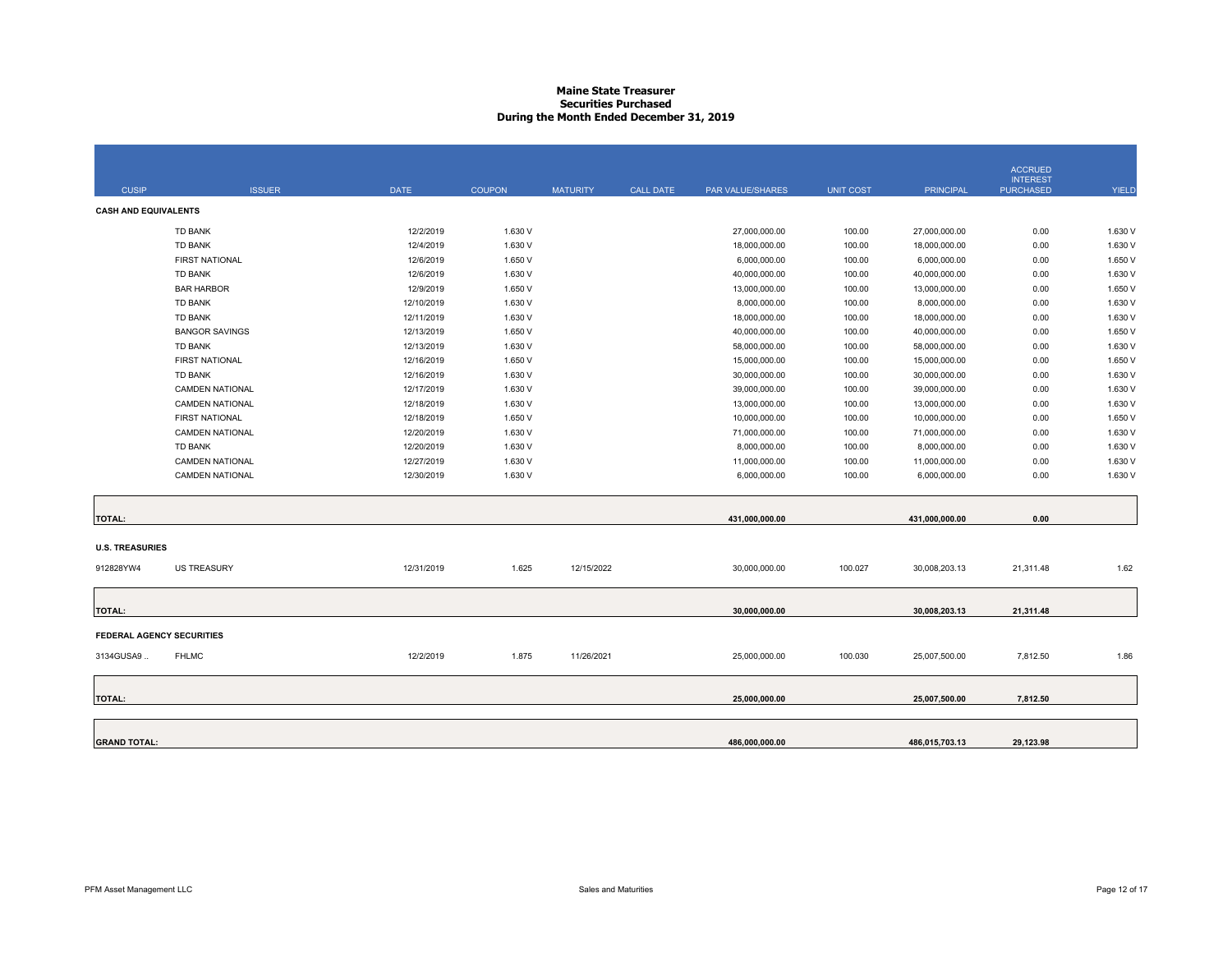# **Maine State Treasurer Securities Sold and MaturedDuring the Month Ended December 31, 2019**

| <b>CASH AND EQUIVALENTS</b><br>1.630 V<br>30,000,000.00<br>100.00<br>30,000,000.00<br>0.00<br>0.00<br>0.00<br>1.630 V<br><b>TD BANK</b><br>12/3/2019<br>30,000,000.00<br>30,000,000.00<br>0.00<br>0.00<br>0.00<br><b>BAR HARBOR</b><br>1.650 V<br>2,000,000.00<br>100.00<br>2,000,000.00<br>1.650 V<br>12/4/2019<br>2,000,000.00<br>2,000,000.00<br>0.00<br>0.00<br>0.00<br>0.00<br>0.00<br>0.00<br>12/5/2019<br>1.630 V<br>35,000,000.00<br>0.00<br>0.00<br>1.630 V<br><b>TD BANK</b><br>35,000,000.00<br>35,000,000.00<br>100.00<br>35,000,000.00<br>0.00<br>0.00<br>0.00<br>0.00<br>1.650 V<br>13,000,000.00<br>100.00<br>13,000,000.00<br>1.650 V<br><b>BAR HARBOR</b><br>12/6/2019<br>13,000,000.00<br>13,000,000.00<br>0.00<br>0.00<br>0.00<br>0.00<br>0.00<br>0.00<br>FIRST NATIONAL<br>1.650 V<br>6,000,000.00<br>6,000,000.00<br>0.00<br>0.00<br>0.00<br>0.00<br>1.650 V<br>12/9/2019<br>6,000,000.00<br>6,000,000.00<br>100.00<br>0.00<br>0.00<br>12/9/2019<br>1.630 V<br>31,000,000.00<br>31,000,000.00<br>0.00<br>0.00<br>1.630 V<br><b>TD BANK</b><br>31,000,000.00<br>31,000,000.00<br>100.00<br>0.00<br>0.00<br>0.00<br>0.00<br><b>TD BANK</b><br>12/12/2019<br>1.630 V<br>83,000,000.00<br>83,000,000.00<br>0.00<br>0.00<br>0.00<br>0.00<br>1.630 V<br>83,000,000.00<br>83,000,000.00<br>100.00<br>0.00<br>0.00<br>12/19/2019<br>1.630 V<br>52,000,000.00<br>100.00<br>52,000,000.00<br>0.00<br>0.00<br>0.00<br>1.630 V<br><b>CAMDEN NATIONAL</b><br>52,000,000.00<br>52,000,000.00<br>0.00<br>0.00<br>0.00<br><b>TD BANK</b><br>12/19/2019<br>1.630 V<br>8,000,000.00<br>100.00<br>8,000,000.00<br>0.00<br>0.00<br>0.00<br>1.630 V<br>8,000,000.00<br>8,000,000.00<br>0.00<br>0.00<br>0.00<br>12/23/2019<br><b>CAMDEN NATIONAL</b><br>1.630 V<br>50,000,000.00<br>50,000,000.00<br>100.00<br>50,000,000.00<br>0.00<br>0.00<br>0.00<br>0.00<br>1.630 V<br>50,000,000.00<br>0.00<br>0.00<br><b>TD BANK</b><br>12/23/2019<br>1.630 V<br>3,000,000.00<br>3,000,000.00<br>1.630 V<br>3.000.000.00<br>3,000,000.00<br>100.00<br>0.00<br>0.00<br>0.00<br>0.00<br>0.00<br>0.00<br><b>TD BANK</b><br>12/23/2019<br>1.630 V<br>36,000,000.00<br>36,000,000.00<br>100.00<br>36,000,000.00<br>0.00<br>0.00<br>0.00<br>0.00<br>1.630 V<br>36,000,000.00<br>0.00<br>0.00<br><b>TD BANK</b><br>12/26/2019<br>1.630 V<br>25,000,000.00<br>25,000,000.00<br>25,000,000.00<br>100.00<br>25,000,000.00<br>0.00<br>0.00<br>0.00<br>0.00<br>1.630 V<br>0.00<br>0.00<br>1.630 V<br>1.630 V<br><b>TD BANK</b><br>12/31/2019<br>15,000,000.00<br>15,000,000.00<br>15,000,000.00<br>100.00<br>15,000,000.00<br>0.00<br>0.00<br>0.00<br>0.00<br>0.00<br>0.00<br>389,000,000.00<br>389,000,000.00<br>0.00<br>0.00<br>0.00<br>0.00<br>389,000,000.00<br>389,000,000.00<br>0.00<br>0.00<br><b>TOTAL:</b><br><b>COMMERCIAL PAPER</b><br>0.00<br>0.00<br>0.00<br>0.00<br>62479MZL0<br>MUFG BANK LTD/NY<br>12/20/2019<br>0.000 12/20/2019<br>25,000,000.00<br>24,508,750.00<br>25,000,000.00<br>25,000,000.00<br>34,569.50<br>26,650.00<br>25,000,000.00<br>25,000,000.00<br>0.00<br>0.00<br>0.00<br>0.00<br>25,000,000.00<br>24,508,750.00 | <b>CUSIP</b>  | <b>ISSUER</b> | <b>DATE</b> | <b>MATURITY/</b><br>COUPON CALL DATE | <b>PAR VALUE/SHARES</b> | <b>ORIGINAL COST</b> | AMORTIZED COST AT<br><b>SALE OR MATURITY</b><br>(AMORT) | <b>PRICE</b> | <b>MARKET VALUE AT</b><br>SALE / SALE OR MATURITY /<br>ACCRETION / MATURITY CHANGE IN MARKET REALIZED GAIN<br><b>VALUE</b> | (LOSS) | <b>ACCRUED</b><br><b>INTEREST</b><br><b>SOLD</b> | <b>INTEREST</b><br><b>RECEIVED</b> | <b>INTEREST</b><br>EARNED | YIELD |
|------------------------------------------------------------------------------------------------------------------------------------------------------------------------------------------------------------------------------------------------------------------------------------------------------------------------------------------------------------------------------------------------------------------------------------------------------------------------------------------------------------------------------------------------------------------------------------------------------------------------------------------------------------------------------------------------------------------------------------------------------------------------------------------------------------------------------------------------------------------------------------------------------------------------------------------------------------------------------------------------------------------------------------------------------------------------------------------------------------------------------------------------------------------------------------------------------------------------------------------------------------------------------------------------------------------------------------------------------------------------------------------------------------------------------------------------------------------------------------------------------------------------------------------------------------------------------------------------------------------------------------------------------------------------------------------------------------------------------------------------------------------------------------------------------------------------------------------------------------------------------------------------------------------------------------------------------------------------------------------------------------------------------------------------------------------------------------------------------------------------------------------------------------------------------------------------------------------------------------------------------------------------------------------------------------------------------------------------------------------------------------------------------------------------------------------------------------------------------------------------------------------------------------------------------------------------------------------------------------------------------------------------------------------------------------------------------------------------------------------------------------------------------------------------------------------------------------------------------------------------------------------------------------------------------------------------------------------------------------------------------------------------------------------------------------------------------------------------------------------------------|---------------|---------------|-------------|--------------------------------------|-------------------------|----------------------|---------------------------------------------------------|--------------|----------------------------------------------------------------------------------------------------------------------------|--------|--------------------------------------------------|------------------------------------|---------------------------|-------|
|                                                                                                                                                                                                                                                                                                                                                                                                                                                                                                                                                                                                                                                                                                                                                                                                                                                                                                                                                                                                                                                                                                                                                                                                                                                                                                                                                                                                                                                                                                                                                                                                                                                                                                                                                                                                                                                                                                                                                                                                                                                                                                                                                                                                                                                                                                                                                                                                                                                                                                                                                                                                                                                                                                                                                                                                                                                                                                                                                                                                                                                                                                                              |               |               |             |                                      |                         |                      |                                                         |              |                                                                                                                            |        |                                                  |                                    |                           |       |
|                                                                                                                                                                                                                                                                                                                                                                                                                                                                                                                                                                                                                                                                                                                                                                                                                                                                                                                                                                                                                                                                                                                                                                                                                                                                                                                                                                                                                                                                                                                                                                                                                                                                                                                                                                                                                                                                                                                                                                                                                                                                                                                                                                                                                                                                                                                                                                                                                                                                                                                                                                                                                                                                                                                                                                                                                                                                                                                                                                                                                                                                                                                              |               |               |             |                                      |                         |                      |                                                         |              |                                                                                                                            |        |                                                  |                                    |                           |       |
|                                                                                                                                                                                                                                                                                                                                                                                                                                                                                                                                                                                                                                                                                                                                                                                                                                                                                                                                                                                                                                                                                                                                                                                                                                                                                                                                                                                                                                                                                                                                                                                                                                                                                                                                                                                                                                                                                                                                                                                                                                                                                                                                                                                                                                                                                                                                                                                                                                                                                                                                                                                                                                                                                                                                                                                                                                                                                                                                                                                                                                                                                                                              |               |               |             |                                      |                         |                      |                                                         |              |                                                                                                                            |        |                                                  |                                    |                           |       |
|                                                                                                                                                                                                                                                                                                                                                                                                                                                                                                                                                                                                                                                                                                                                                                                                                                                                                                                                                                                                                                                                                                                                                                                                                                                                                                                                                                                                                                                                                                                                                                                                                                                                                                                                                                                                                                                                                                                                                                                                                                                                                                                                                                                                                                                                                                                                                                                                                                                                                                                                                                                                                                                                                                                                                                                                                                                                                                                                                                                                                                                                                                                              |               |               |             |                                      |                         |                      |                                                         |              |                                                                                                                            |        |                                                  |                                    |                           |       |
|                                                                                                                                                                                                                                                                                                                                                                                                                                                                                                                                                                                                                                                                                                                                                                                                                                                                                                                                                                                                                                                                                                                                                                                                                                                                                                                                                                                                                                                                                                                                                                                                                                                                                                                                                                                                                                                                                                                                                                                                                                                                                                                                                                                                                                                                                                                                                                                                                                                                                                                                                                                                                                                                                                                                                                                                                                                                                                                                                                                                                                                                                                                              |               |               |             |                                      |                         |                      |                                                         |              |                                                                                                                            |        |                                                  |                                    |                           |       |
|                                                                                                                                                                                                                                                                                                                                                                                                                                                                                                                                                                                                                                                                                                                                                                                                                                                                                                                                                                                                                                                                                                                                                                                                                                                                                                                                                                                                                                                                                                                                                                                                                                                                                                                                                                                                                                                                                                                                                                                                                                                                                                                                                                                                                                                                                                                                                                                                                                                                                                                                                                                                                                                                                                                                                                                                                                                                                                                                                                                                                                                                                                                              |               |               |             |                                      |                         |                      |                                                         |              |                                                                                                                            |        |                                                  |                                    |                           |       |
|                                                                                                                                                                                                                                                                                                                                                                                                                                                                                                                                                                                                                                                                                                                                                                                                                                                                                                                                                                                                                                                                                                                                                                                                                                                                                                                                                                                                                                                                                                                                                                                                                                                                                                                                                                                                                                                                                                                                                                                                                                                                                                                                                                                                                                                                                                                                                                                                                                                                                                                                                                                                                                                                                                                                                                                                                                                                                                                                                                                                                                                                                                                              |               |               |             |                                      |                         |                      |                                                         |              |                                                                                                                            |        |                                                  |                                    |                           |       |
|                                                                                                                                                                                                                                                                                                                                                                                                                                                                                                                                                                                                                                                                                                                                                                                                                                                                                                                                                                                                                                                                                                                                                                                                                                                                                                                                                                                                                                                                                                                                                                                                                                                                                                                                                                                                                                                                                                                                                                                                                                                                                                                                                                                                                                                                                                                                                                                                                                                                                                                                                                                                                                                                                                                                                                                                                                                                                                                                                                                                                                                                                                                              |               |               |             |                                      |                         |                      |                                                         |              |                                                                                                                            |        |                                                  |                                    |                           |       |
|                                                                                                                                                                                                                                                                                                                                                                                                                                                                                                                                                                                                                                                                                                                                                                                                                                                                                                                                                                                                                                                                                                                                                                                                                                                                                                                                                                                                                                                                                                                                                                                                                                                                                                                                                                                                                                                                                                                                                                                                                                                                                                                                                                                                                                                                                                                                                                                                                                                                                                                                                                                                                                                                                                                                                                                                                                                                                                                                                                                                                                                                                                                              |               |               |             |                                      |                         |                      |                                                         |              |                                                                                                                            |        |                                                  |                                    |                           |       |
|                                                                                                                                                                                                                                                                                                                                                                                                                                                                                                                                                                                                                                                                                                                                                                                                                                                                                                                                                                                                                                                                                                                                                                                                                                                                                                                                                                                                                                                                                                                                                                                                                                                                                                                                                                                                                                                                                                                                                                                                                                                                                                                                                                                                                                                                                                                                                                                                                                                                                                                                                                                                                                                                                                                                                                                                                                                                                                                                                                                                                                                                                                                              |               |               |             |                                      |                         |                      |                                                         |              |                                                                                                                            |        |                                                  |                                    |                           |       |
|                                                                                                                                                                                                                                                                                                                                                                                                                                                                                                                                                                                                                                                                                                                                                                                                                                                                                                                                                                                                                                                                                                                                                                                                                                                                                                                                                                                                                                                                                                                                                                                                                                                                                                                                                                                                                                                                                                                                                                                                                                                                                                                                                                                                                                                                                                                                                                                                                                                                                                                                                                                                                                                                                                                                                                                                                                                                                                                                                                                                                                                                                                                              |               |               |             |                                      |                         |                      |                                                         |              |                                                                                                                            |        |                                                  |                                    |                           |       |
|                                                                                                                                                                                                                                                                                                                                                                                                                                                                                                                                                                                                                                                                                                                                                                                                                                                                                                                                                                                                                                                                                                                                                                                                                                                                                                                                                                                                                                                                                                                                                                                                                                                                                                                                                                                                                                                                                                                                                                                                                                                                                                                                                                                                                                                                                                                                                                                                                                                                                                                                                                                                                                                                                                                                                                                                                                                                                                                                                                                                                                                                                                                              |               |               |             |                                      |                         |                      |                                                         |              |                                                                                                                            |        |                                                  |                                    |                           |       |
|                                                                                                                                                                                                                                                                                                                                                                                                                                                                                                                                                                                                                                                                                                                                                                                                                                                                                                                                                                                                                                                                                                                                                                                                                                                                                                                                                                                                                                                                                                                                                                                                                                                                                                                                                                                                                                                                                                                                                                                                                                                                                                                                                                                                                                                                                                                                                                                                                                                                                                                                                                                                                                                                                                                                                                                                                                                                                                                                                                                                                                                                                                                              |               |               |             |                                      |                         |                      |                                                         |              |                                                                                                                            |        |                                                  |                                    |                           |       |
|                                                                                                                                                                                                                                                                                                                                                                                                                                                                                                                                                                                                                                                                                                                                                                                                                                                                                                                                                                                                                                                                                                                                                                                                                                                                                                                                                                                                                                                                                                                                                                                                                                                                                                                                                                                                                                                                                                                                                                                                                                                                                                                                                                                                                                                                                                                                                                                                                                                                                                                                                                                                                                                                                                                                                                                                                                                                                                                                                                                                                                                                                                                              |               |               |             |                                      |                         |                      |                                                         |              |                                                                                                                            |        |                                                  |                                    |                           |       |
|                                                                                                                                                                                                                                                                                                                                                                                                                                                                                                                                                                                                                                                                                                                                                                                                                                                                                                                                                                                                                                                                                                                                                                                                                                                                                                                                                                                                                                                                                                                                                                                                                                                                                                                                                                                                                                                                                                                                                                                                                                                                                                                                                                                                                                                                                                                                                                                                                                                                                                                                                                                                                                                                                                                                                                                                                                                                                                                                                                                                                                                                                                                              |               |               |             |                                      |                         |                      |                                                         |              |                                                                                                                            |        |                                                  |                                    |                           |       |
|                                                                                                                                                                                                                                                                                                                                                                                                                                                                                                                                                                                                                                                                                                                                                                                                                                                                                                                                                                                                                                                                                                                                                                                                                                                                                                                                                                                                                                                                                                                                                                                                                                                                                                                                                                                                                                                                                                                                                                                                                                                                                                                                                                                                                                                                                                                                                                                                                                                                                                                                                                                                                                                                                                                                                                                                                                                                                                                                                                                                                                                                                                                              |               |               |             |                                      |                         |                      |                                                         |              |                                                                                                                            |        |                                                  |                                    |                           |       |
|                                                                                                                                                                                                                                                                                                                                                                                                                                                                                                                                                                                                                                                                                                                                                                                                                                                                                                                                                                                                                                                                                                                                                                                                                                                                                                                                                                                                                                                                                                                                                                                                                                                                                                                                                                                                                                                                                                                                                                                                                                                                                                                                                                                                                                                                                                                                                                                                                                                                                                                                                                                                                                                                                                                                                                                                                                                                                                                                                                                                                                                                                                                              |               |               |             |                                      |                         |                      |                                                         |              |                                                                                                                            |        |                                                  |                                    |                           |       |
|                                                                                                                                                                                                                                                                                                                                                                                                                                                                                                                                                                                                                                                                                                                                                                                                                                                                                                                                                                                                                                                                                                                                                                                                                                                                                                                                                                                                                                                                                                                                                                                                                                                                                                                                                                                                                                                                                                                                                                                                                                                                                                                                                                                                                                                                                                                                                                                                                                                                                                                                                                                                                                                                                                                                                                                                                                                                                                                                                                                                                                                                                                                              |               |               |             |                                      |                         |                      |                                                         |              |                                                                                                                            |        |                                                  |                                    |                           |       |
|                                                                                                                                                                                                                                                                                                                                                                                                                                                                                                                                                                                                                                                                                                                                                                                                                                                                                                                                                                                                                                                                                                                                                                                                                                                                                                                                                                                                                                                                                                                                                                                                                                                                                                                                                                                                                                                                                                                                                                                                                                                                                                                                                                                                                                                                                                                                                                                                                                                                                                                                                                                                                                                                                                                                                                                                                                                                                                                                                                                                                                                                                                                              |               |               |             |                                      |                         |                      |                                                         |              |                                                                                                                            |        |                                                  |                                    |                           |       |
|                                                                                                                                                                                                                                                                                                                                                                                                                                                                                                                                                                                                                                                                                                                                                                                                                                                                                                                                                                                                                                                                                                                                                                                                                                                                                                                                                                                                                                                                                                                                                                                                                                                                                                                                                                                                                                                                                                                                                                                                                                                                                                                                                                                                                                                                                                                                                                                                                                                                                                                                                                                                                                                                                                                                                                                                                                                                                                                                                                                                                                                                                                                              |               |               |             |                                      |                         |                      |                                                         |              |                                                                                                                            |        |                                                  |                                    |                           |       |
|                                                                                                                                                                                                                                                                                                                                                                                                                                                                                                                                                                                                                                                                                                                                                                                                                                                                                                                                                                                                                                                                                                                                                                                                                                                                                                                                                                                                                                                                                                                                                                                                                                                                                                                                                                                                                                                                                                                                                                                                                                                                                                                                                                                                                                                                                                                                                                                                                                                                                                                                                                                                                                                                                                                                                                                                                                                                                                                                                                                                                                                                                                                              |               |               |             |                                      |                         |                      |                                                         |              |                                                                                                                            |        |                                                  |                                    |                           |       |
|                                                                                                                                                                                                                                                                                                                                                                                                                                                                                                                                                                                                                                                                                                                                                                                                                                                                                                                                                                                                                                                                                                                                                                                                                                                                                                                                                                                                                                                                                                                                                                                                                                                                                                                                                                                                                                                                                                                                                                                                                                                                                                                                                                                                                                                                                                                                                                                                                                                                                                                                                                                                                                                                                                                                                                                                                                                                                                                                                                                                                                                                                                                              |               |               |             |                                      |                         |                      |                                                         |              |                                                                                                                            |        |                                                  |                                    |                           |       |
|                                                                                                                                                                                                                                                                                                                                                                                                                                                                                                                                                                                                                                                                                                                                                                                                                                                                                                                                                                                                                                                                                                                                                                                                                                                                                                                                                                                                                                                                                                                                                                                                                                                                                                                                                                                                                                                                                                                                                                                                                                                                                                                                                                                                                                                                                                                                                                                                                                                                                                                                                                                                                                                                                                                                                                                                                                                                                                                                                                                                                                                                                                                              |               |               |             |                                      |                         |                      |                                                         |              |                                                                                                                            |        |                                                  |                                    |                           |       |
|                                                                                                                                                                                                                                                                                                                                                                                                                                                                                                                                                                                                                                                                                                                                                                                                                                                                                                                                                                                                                                                                                                                                                                                                                                                                                                                                                                                                                                                                                                                                                                                                                                                                                                                                                                                                                                                                                                                                                                                                                                                                                                                                                                                                                                                                                                                                                                                                                                                                                                                                                                                                                                                                                                                                                                                                                                                                                                                                                                                                                                                                                                                              |               |               |             |                                      |                         |                      |                                                         |              |                                                                                                                            |        |                                                  |                                    |                           |       |
|                                                                                                                                                                                                                                                                                                                                                                                                                                                                                                                                                                                                                                                                                                                                                                                                                                                                                                                                                                                                                                                                                                                                                                                                                                                                                                                                                                                                                                                                                                                                                                                                                                                                                                                                                                                                                                                                                                                                                                                                                                                                                                                                                                                                                                                                                                                                                                                                                                                                                                                                                                                                                                                                                                                                                                                                                                                                                                                                                                                                                                                                                                                              |               |               |             |                                      |                         |                      |                                                         |              |                                                                                                                            |        |                                                  |                                    |                           |       |
|                                                                                                                                                                                                                                                                                                                                                                                                                                                                                                                                                                                                                                                                                                                                                                                                                                                                                                                                                                                                                                                                                                                                                                                                                                                                                                                                                                                                                                                                                                                                                                                                                                                                                                                                                                                                                                                                                                                                                                                                                                                                                                                                                                                                                                                                                                                                                                                                                                                                                                                                                                                                                                                                                                                                                                                                                                                                                                                                                                                                                                                                                                                              |               |               |             |                                      |                         |                      |                                                         |              |                                                                                                                            |        |                                                  |                                    |                           |       |
|                                                                                                                                                                                                                                                                                                                                                                                                                                                                                                                                                                                                                                                                                                                                                                                                                                                                                                                                                                                                                                                                                                                                                                                                                                                                                                                                                                                                                                                                                                                                                                                                                                                                                                                                                                                                                                                                                                                                                                                                                                                                                                                                                                                                                                                                                                                                                                                                                                                                                                                                                                                                                                                                                                                                                                                                                                                                                                                                                                                                                                                                                                                              |               |               |             |                                      |                         |                      |                                                         |              |                                                                                                                            |        |                                                  |                                    |                           |       |
|                                                                                                                                                                                                                                                                                                                                                                                                                                                                                                                                                                                                                                                                                                                                                                                                                                                                                                                                                                                                                                                                                                                                                                                                                                                                                                                                                                                                                                                                                                                                                                                                                                                                                                                                                                                                                                                                                                                                                                                                                                                                                                                                                                                                                                                                                                                                                                                                                                                                                                                                                                                                                                                                                                                                                                                                                                                                                                                                                                                                                                                                                                                              |               |               |             |                                      |                         |                      |                                                         |              |                                                                                                                            |        |                                                  |                                    |                           |       |
|                                                                                                                                                                                                                                                                                                                                                                                                                                                                                                                                                                                                                                                                                                                                                                                                                                                                                                                                                                                                                                                                                                                                                                                                                                                                                                                                                                                                                                                                                                                                                                                                                                                                                                                                                                                                                                                                                                                                                                                                                                                                                                                                                                                                                                                                                                                                                                                                                                                                                                                                                                                                                                                                                                                                                                                                                                                                                                                                                                                                                                                                                                                              |               |               |             |                                      |                         |                      |                                                         |              |                                                                                                                            |        |                                                  |                                    |                           |       |
|                                                                                                                                                                                                                                                                                                                                                                                                                                                                                                                                                                                                                                                                                                                                                                                                                                                                                                                                                                                                                                                                                                                                                                                                                                                                                                                                                                                                                                                                                                                                                                                                                                                                                                                                                                                                                                                                                                                                                                                                                                                                                                                                                                                                                                                                                                                                                                                                                                                                                                                                                                                                                                                                                                                                                                                                                                                                                                                                                                                                                                                                                                                              |               |               |             |                                      |                         |                      |                                                         |              |                                                                                                                            |        |                                                  |                                    |                           |       |
|                                                                                                                                                                                                                                                                                                                                                                                                                                                                                                                                                                                                                                                                                                                                                                                                                                                                                                                                                                                                                                                                                                                                                                                                                                                                                                                                                                                                                                                                                                                                                                                                                                                                                                                                                                                                                                                                                                                                                                                                                                                                                                                                                                                                                                                                                                                                                                                                                                                                                                                                                                                                                                                                                                                                                                                                                                                                                                                                                                                                                                                                                                                              |               |               |             |                                      |                         |                      |                                                         |              |                                                                                                                            |        |                                                  |                                    |                           |       |
|                                                                                                                                                                                                                                                                                                                                                                                                                                                                                                                                                                                                                                                                                                                                                                                                                                                                                                                                                                                                                                                                                                                                                                                                                                                                                                                                                                                                                                                                                                                                                                                                                                                                                                                                                                                                                                                                                                                                                                                                                                                                                                                                                                                                                                                                                                                                                                                                                                                                                                                                                                                                                                                                                                                                                                                                                                                                                                                                                                                                                                                                                                                              |               |               |             |                                      |                         |                      |                                                         |              |                                                                                                                            |        |                                                  |                                    |                           |       |
|                                                                                                                                                                                                                                                                                                                                                                                                                                                                                                                                                                                                                                                                                                                                                                                                                                                                                                                                                                                                                                                                                                                                                                                                                                                                                                                                                                                                                                                                                                                                                                                                                                                                                                                                                                                                                                                                                                                                                                                                                                                                                                                                                                                                                                                                                                                                                                                                                                                                                                                                                                                                                                                                                                                                                                                                                                                                                                                                                                                                                                                                                                                              |               |               |             |                                      |                         |                      |                                                         |              |                                                                                                                            |        |                                                  |                                    |                           |       |
|                                                                                                                                                                                                                                                                                                                                                                                                                                                                                                                                                                                                                                                                                                                                                                                                                                                                                                                                                                                                                                                                                                                                                                                                                                                                                                                                                                                                                                                                                                                                                                                                                                                                                                                                                                                                                                                                                                                                                                                                                                                                                                                                                                                                                                                                                                                                                                                                                                                                                                                                                                                                                                                                                                                                                                                                                                                                                                                                                                                                                                                                                                                              |               |               |             |                                      |                         |                      |                                                         |              |                                                                                                                            |        |                                                  |                                    |                           |       |
|                                                                                                                                                                                                                                                                                                                                                                                                                                                                                                                                                                                                                                                                                                                                                                                                                                                                                                                                                                                                                                                                                                                                                                                                                                                                                                                                                                                                                                                                                                                                                                                                                                                                                                                                                                                                                                                                                                                                                                                                                                                                                                                                                                                                                                                                                                                                                                                                                                                                                                                                                                                                                                                                                                                                                                                                                                                                                                                                                                                                                                                                                                                              |               |               |             |                                      |                         |                      |                                                         |              |                                                                                                                            |        |                                                  |                                    |                           |       |
|                                                                                                                                                                                                                                                                                                                                                                                                                                                                                                                                                                                                                                                                                                                                                                                                                                                                                                                                                                                                                                                                                                                                                                                                                                                                                                                                                                                                                                                                                                                                                                                                                                                                                                                                                                                                                                                                                                                                                                                                                                                                                                                                                                                                                                                                                                                                                                                                                                                                                                                                                                                                                                                                                                                                                                                                                                                                                                                                                                                                                                                                                                                              | <b>TOTAL:</b> |               |             |                                      |                         |                      | 34,569.50                                               |              | 26,650.00                                                                                                                  |        |                                                  |                                    |                           |       |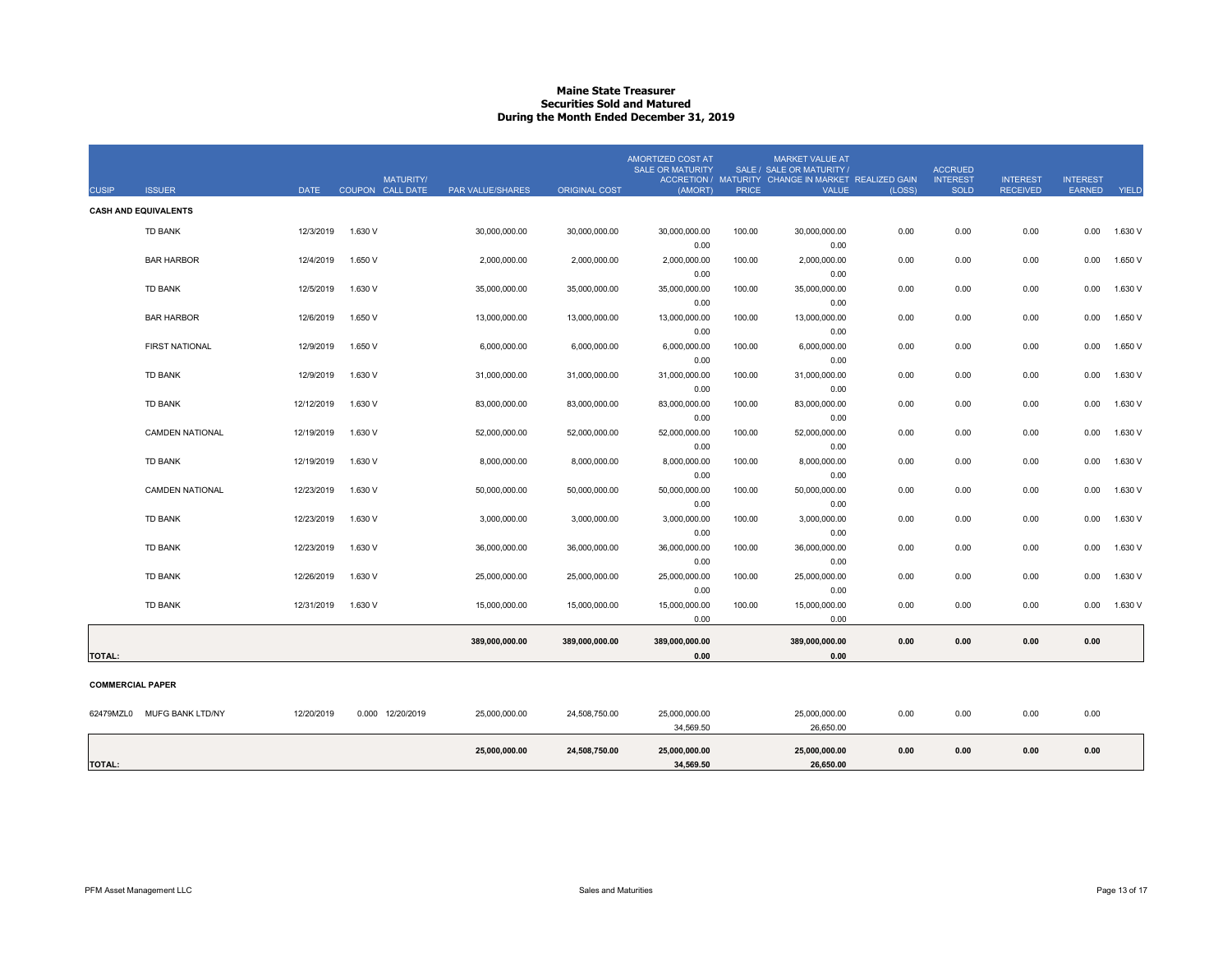# **Maine State Treasurer Securities Sold and MaturedDuring the Month Ended December 31, 2019**

| <b>CUSIP</b>           | <b>ISSUER</b>      | <b>DATE</b> | COUPON CALL DATE | <b>MATURITY/</b> | PAR VALUE/SHARES | <b>ORIGINAL COST</b> | AMORTIZED COST AT<br><b>SALE OR MATURITY</b><br>(AMORT) | <b>PRICE</b> | MARKET VALUE AT<br>SALE / SALE OR MATURITY /<br>ACCRETION / MATURITY CHANGE IN MARKET REALIZED GAIN<br><b>VALUE</b> | (LOSS) | <b>ACCRUED</b><br><b>INTEREST</b><br><b>SOLD</b> | <b>INTEREST</b><br><b>RECEIVED</b> | <b>INTEREST</b><br><b>EARNED</b> | YIELD |
|------------------------|--------------------|-------------|------------------|------------------|------------------|----------------------|---------------------------------------------------------|--------------|---------------------------------------------------------------------------------------------------------------------|--------|--------------------------------------------------|------------------------------------|----------------------------------|-------|
| <b>U.S. TREASURIES</b> |                    |             |                  |                  |                  |                      |                                                         |              |                                                                                                                     |        |                                                  |                                    |                                  |       |
| 9128283N8              | <b>US TREASURY</b> | 12/31/2019  | 1.875            | 12/31/2019       | 30,000,000.00    | 29,692,968.75        | 30,000,000.00<br>22,045.20                              | 100.00       | 30,000,000.00<br>(2,850.00)                                                                                         | 0.00   | 0.00                                             | 281,250.00                         | 45,855.98                        |       |
| <b>TOTAL:</b>          |                    |             |                  |                  | 30,000,000.00    | 29,692,968.75        | 30,000,000.00<br>22,045.20                              |              | 30,000,000.00<br>(2,850.00)                                                                                         | 0.00   | 0.00                                             | 281,250.00                         | 45,855.98                        |       |
| <b>GRAND TOTAL:</b>    |                    |             |                  |                  | 444,000,000.00   | 443,201,718.75       | 444,000,000.00<br>56,614.70                             |              | 444,000,000.00<br>23,800.00                                                                                         | 0.00   | 0.00                                             | 281,250.00                         | 45,855.98                        |       |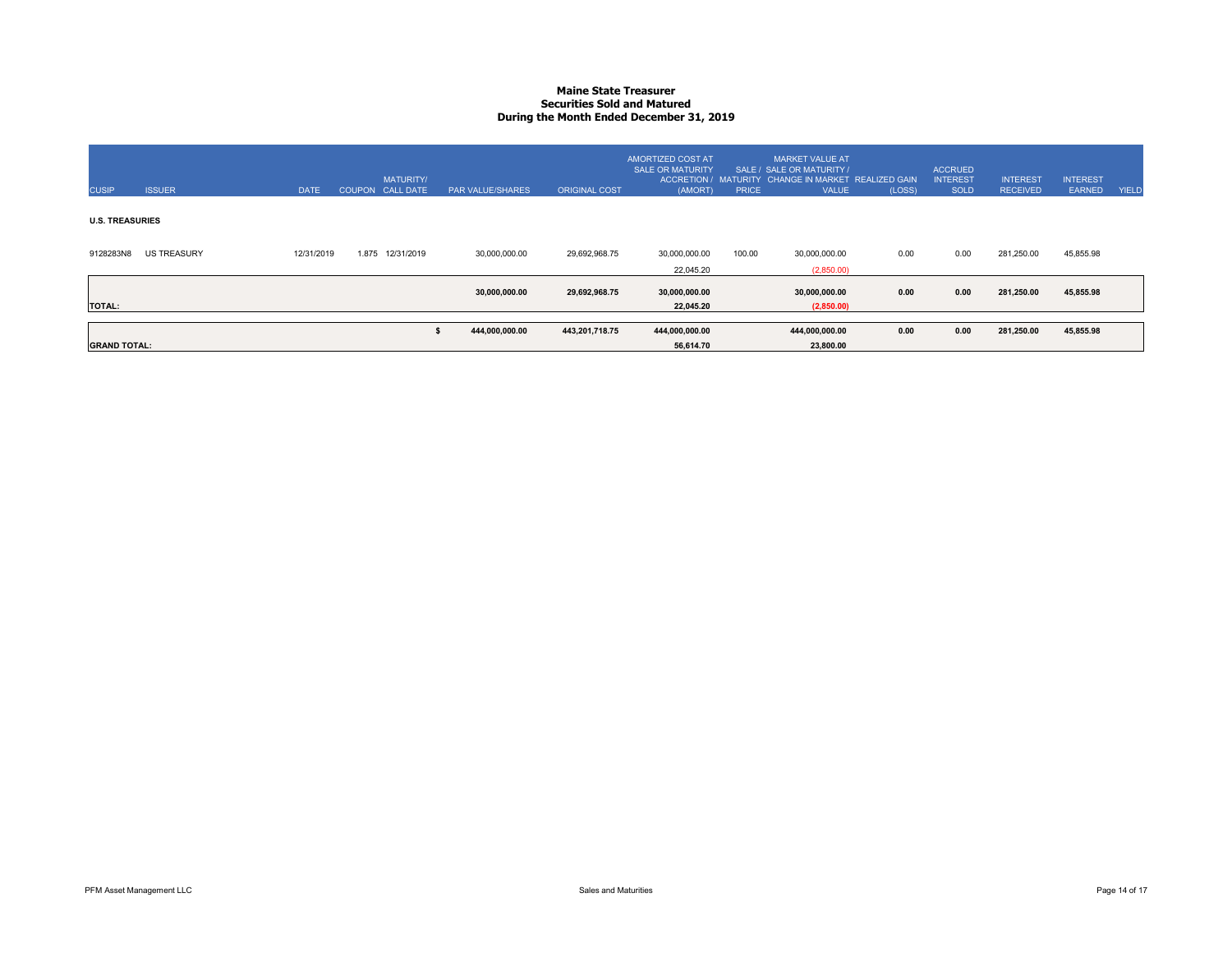# **Maine State Treasurer Transaction Report For the Month Ended December 31, 2019**

| <b>DATE</b> | <b>CUSIP</b> | <b>TRANSACTION</b> | <b>SECURITY TYPE</b> | <b>DESCRIPTION</b>      | <b>MATURITY</b> | <b>PAR VALUE/SHARES</b> | <b>PRINCIPAL</b> | <b>INTEREST</b> | <b>TRANSACTION TOTAL</b> | <b>BALANCE</b>    |
|-------------|--------------|--------------------|----------------------|-------------------------|-----------------|-------------------------|------------------|-----------------|--------------------------|-------------------|
|             |              |                    |                      |                         |                 |                         |                  |                 |                          |                   |
| 12/2/2019   | 3134GUSA9    | <b>BUY</b>         | <b>INSTR</b>         | <b>FHLMC</b>            | 11/26/2021      | 25,007,500.00           | 25,007,500.00    | 7,812.50        | (25,015,312.50)          | (25,015,312.50)   |
|             |              | <b>INTEREST</b>    | <b>CASH EQUIV</b>    | FIDELITY GOVERNMENT MMF |                 | 0.00                    | 0.00             | 18,947.53       | 18,947.53                | (24,996,364.97)   |
|             |              | <b>INTEREST</b>    | <b>CASH EQUIV</b>    | ANDROSCOGGIN            |                 | 0.00                    | 0.00             | 33,541.10       | 33,541.10                | (24,962,823.87)   |
|             |              | <b>INTEREST</b>    | <b>CASH EQUIV</b>    | <b>BANGOR SAVINGS</b>   |                 | 0.00                    | 0.00             | 42,704.66       | 42,704.66                | (24,920,119.21)   |
|             |              | <b>INTEREST</b>    | <b>CASH EQUIV</b>    | <b>BATH SAVINGS</b>     |                 | 0.00                    | 0.00             | 18,130.96       | 18,130.96                | (24,901,988.25)   |
|             |              | <b>INTEREST</b>    | <b>CASH EQUIV</b>    | <b>BAR HARBOR</b>       |                 | 0.00                    | 0.00             | 67,698.63       | 67,698.63                | (24,834,289.62)   |
|             |              | <b>INTEREST</b>    | <b>CASH EQUIV</b>    | <b>CAMDEN NATIONAL</b>  |                 | 0.00                    | 0.00             | 61,164.19       | 61,164.19                | (24, 773, 125.43) |
|             |              | <b>INTEREST</b>    | <b>CASH EQUIV</b>    | <b>CITIZENS BANK</b>    |                 | 0.00                    | 0.00             | 11,720.55       | 11,720.55                | (24, 761, 404.88) |
|             |              | <b>INTEREST</b>    | <b>CASH EQUIV</b>    | <b>FIRST NATIONAL</b>   |                 | 0.00                    | 0.00             | 27,468.50       | 27,468.50                | (24, 733, 936.38) |
|             |              | <b>BUY</b>         | <b>CASH EQUIV</b>    | <b>TD BANK</b>          |                 | 27,000,000.00           | 27,000,000.00    | 0.00            | (27,000,000.00)          | (51,733,936.38)   |
|             |              | <b>INTEREST</b>    | <b>CASH EQUIV</b>    | <b>TD BANK</b>          |                 | 0.00                    | 0.00             | 333,363.84      | 333,363.84               | (51, 400, 572.54) |
| 12/3/2019   |              | SELL               | <b>CASH EQUIV</b>    | <b>TD BANK</b>          |                 | 30,000,000.00           | 30,000,000.00    | 0.00            | 30,000,000.00            | (21,400,572.54)   |
| 12/4/2019   |              | SELL               | <b>CASH EQUIV</b>    | <b>BAR HARBOR</b>       |                 | 2,000,000.00            | 2,000,000.00     | 0.00            | 2,000,000.00             | (19,400,572.54)   |
|             |              | <b>BUY</b>         | <b>CASH EQUIV</b>    | <b>TD BANK</b>          |                 | 18,000,000.00           | 18,000,000.00    | 0.00            | (18,000,000.00)          | (37, 400, 572.54) |
| 12/5/2019   |              | SELL               | <b>CASH EQUIV</b>    | <b>TD BANK</b>          |                 | 35,000,000.00           | 35,000,000.00    | 0.00            | 35,000,000.00            | (2,400,572.54)    |
| 12/6/2019   |              | SELL               | <b>CASH EQUIV</b>    | <b>BAR HARBOR</b>       |                 | 13,000,000.00           | 13,000,000.00    | 0.00            | 13,000,000.00            | 10,599,427.46     |
|             |              | <b>BUY</b>         | <b>CASH EQUIV</b>    | <b>FIRST NATIONAL</b>   |                 | 6,000,000.00            | 6,000,000.00     | 0.00            | (6,000,000.00)           | 4,599,427.46      |
|             |              | <b>BUY</b>         | <b>CASH EQUIV</b>    | <b>TD BANK</b>          |                 | 40,000,000.00           | 40,000,000.00    | 0.00            | (40,000,000.00)          | (35,400,572.54)   |
| 12/9/2019   |              | <b>BUY</b>         | <b>CASH EQUIV</b>    | <b>BAR HARBOR</b>       |                 | 13,000,000.00           | 13,000,000.00    | 0.00            | (13,000,000.00)          | (48, 400, 572.54) |
|             |              | <b>SELL</b>        | <b>CASH EQUIV</b>    | <b>FIRST NATIONAL</b>   |                 | 6,000,000.00            | 6,000,000.00     | 0.00            | 6,000,000.00             | (42, 400, 572.54) |
|             |              | <b>SELL</b>        | <b>CASH EQUIV</b>    | <b>TD BANK</b>          |                 | 31,000,000.00           | 31,000,000.00    | 0.00            | 31,000,000.00            | (11,400,572.54)   |
| 12/10/2019  | 313379Q69    | <b>INTEREST</b>    | <b>INSTR</b>         | <b>FHLB</b>             | 6/10/2022       | 0.00                    | 0.00             | 318,750.00      | 318,750.00               | (11,081,822.54)   |
|             |              | <b>BUY</b>         | <b>CASH EQUIV</b>    | <b>TD BANK</b>          |                 | 8,000,000.00            | 8,000,000.00     | 0.00            | (8,000,000.00)           | (19,081,822.54)   |
| 12/11/2019  |              | <b>BUY</b>         | <b>CASH EQUIV</b>    | <b>TD BANK</b>          |                 | 18,000,000.00           | 18,000,000.00    | 0.00            | (18,000,000.00)          | (37,081,822.54)   |
| 12/12/2019  |              | SELL               | <b>CASH EQUIV</b>    | <b>TD BANK</b>          |                 | 83,000,000.00           | 83,000,000.00    | 0.00            | 83,000,000.00            | 45,918,177.46     |
| 12/13/2019  |              | <b>BUY</b>         | <b>CASH EQUIV</b>    | <b>BANGOR SAVINGS</b>   |                 | 40,000,000.00           | 40,000,000.00    | 0.00            | (40,000,000.00)          | 5,918,177.46      |
|             |              | <b>BUY</b>         | <b>CASH EQUIV</b>    | <b>TD BANK</b>          |                 | 58,000,000.00           | 58,000,000.00    | 0.00            | (58,000,000.00)          | (52,081,822.54)   |
| 12/16/2019  |              | <b>BUY</b>         | <b>CASH EQUIV</b>    | <b>FIRST NATIONAL</b>   |                 | 15,000,000.00           | 15,000,000.00    | 0.00            | (15,000,000.00)          | (67,081,822.54)   |
|             |              | <b>BUY</b>         | <b>CASH EQUIV</b>    | TD BANK                 |                 | 30,000,000.00           | 30,000,000.00    | 0.00            | (30,000,000.00)          | (97,081,822.54)   |
| 12/17/2019  |              | <b>BUY</b>         | <b>CASH EQUIV</b>    | <b>CAMDEN NATIONAL</b>  |                 | 39,000,000.00           | 39,000,000.00    | 0.00            | (39,000,000.00)          | (136,081,822.54)  |
| 12/18/2019  |              | <b>BUY</b>         | <b>CASH EQUIV</b>    | <b>CAMDEN NATIONAL</b>  |                 | 13,000,000.00           | 13,000,000.00    | 0.00            | (13,000,000.00)          | (149,081,822.54)  |
|             |              | <b>BUY</b>         | <b>CASH EQUIV</b>    | <b>FIRST NATIONAL</b>   |                 | 10,000,000.00           | 10,000,000.00    | 0.00            | (10,000,000.00)          | (159,081,822.54)  |
| 12/19/2019  |              | SELL               | <b>CASH EQUIV</b>    | <b>CAMDEN NATIONAL</b>  |                 | 52,000,000.00           | 52,000,000.00    | 0.00            | 52,000,000.00            | (107,081,822.54)  |
|             |              | <b>SELL</b>        | <b>CASH EQUIV</b>    | TD BANK                 |                 | 8,000,000.00            | 8,000,000.00     | 0.00            | 8,000,000.00             | (99,081,822.54)   |
| 12/20/2019  | 62479MZL0    | <b>MATURITY</b>    | CP                   | MUFG BANK LTD/NY        | 12/20/2019      | 25,000,000.00           | 25,000,000.00    | 0.00            | 25,000,000.00            | (74,081,822.54)   |
|             |              | <b>BUY</b>         | <b>CASH EQUIV</b>    | CAMDEN NATIONAL         |                 | 71,000,000.00           | 71,000,000.00    | 0.00            | (71,000,000.00)          | (145,081,822.54)  |
|             |              | <b>BUY</b>         | <b>CASH EQUIV</b>    | <b>TD BANK</b>          |                 | 8,000,000.00            | 8,000,000.00     | 0.00            | (8,000,000.00)           | (153,081,822.54)  |
| 12/23/2019  |              | <b>SELL</b>        | <b>CASH EQUIV</b>    | <b>CAMDEN NATIONAL</b>  |                 | 50,000,000.00           | 50,000,000.00    | 0.00            | 50,000,000.00            | (103,081,822.54)  |
|             |              | SELL               | <b>CASH EQUIV</b>    | <b>TD BANK</b>          |                 | 3,000,000.00            | 3,000,000.00     | 0.00            | 3,000,000.00             | (100,081,822.54)  |
|             |              | SELL               | <b>CASH EQUIV</b>    | <b>TD BANK</b>          |                 | 36,000,000.00           | 36,000,000.00    | 0.00            | 36,000,000.00            | (64,081,822.54)   |
| 12/26/2019  |              | SELL               | <b>CASH EQUIV</b>    | <b>TD BANK</b>          |                 | 25,000,000.00           | 25,000,000.00    | 0.00            | 25,000,000.00            | (39,081,822.54)   |
| 12/27/2019  |              | <b>BUY</b>         | <b>CASH EQUIV</b>    | <b>CAMDEN NATIONAL</b>  |                 | 11,000,000.00           | 11,000,000.00    | 0.00            | (11,000,000.00)          | (50.081.822.54)   |
| 12/30/2019  |              | <b>BUY</b>         | <b>CASH EQUIV</b>    | <b>CAMDEN NATIONAL</b>  |                 | 6,000,000.00            | 6,000,000.00     | 0.00            | (6,000,000.00)           | (56,081,822.54)   |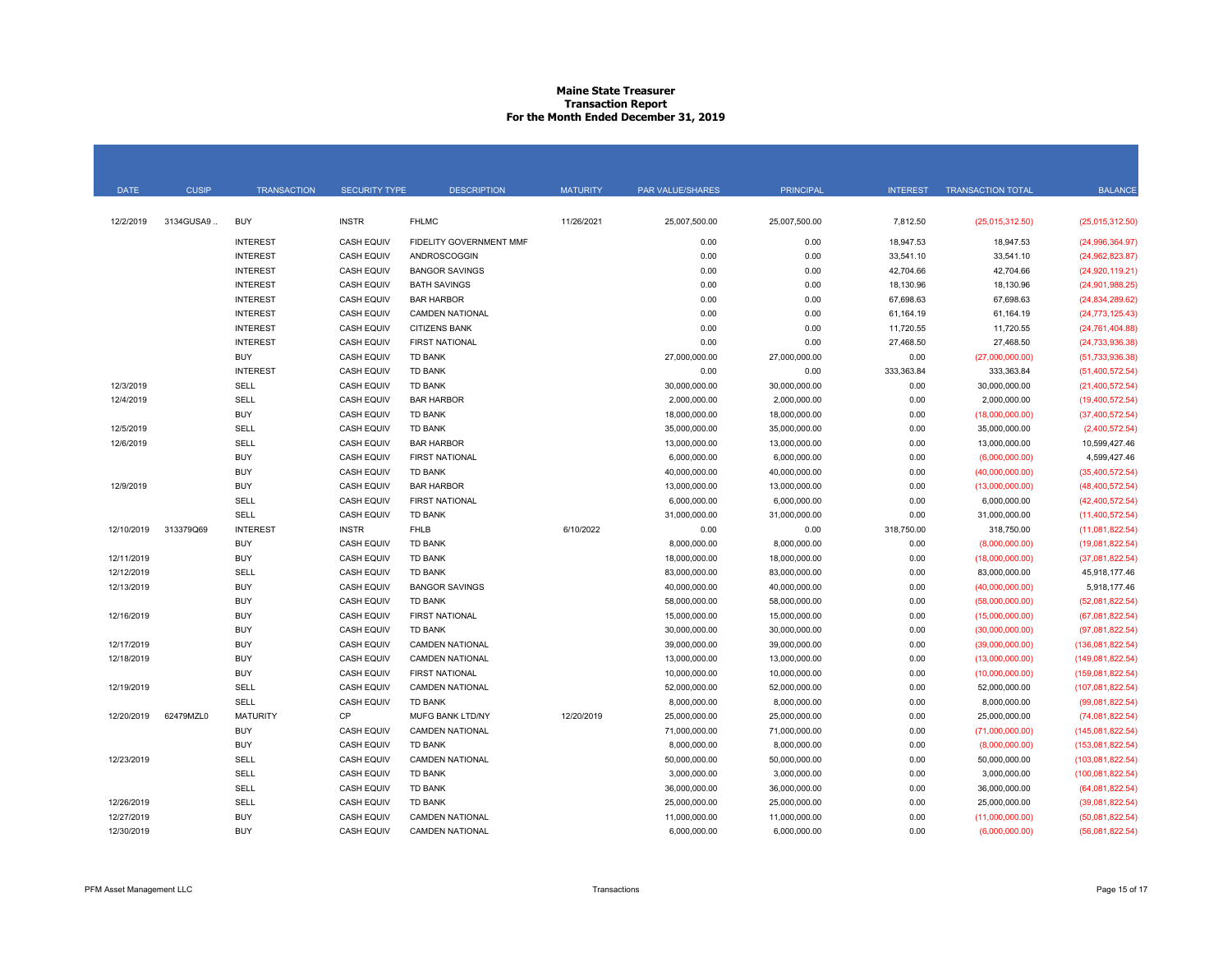# **Maine State Treasurer Transaction Report For the Month Ended December 31, 2019**

| <b>DATE</b>              | <b>CUSIP</b> | <b>TRANSACTION</b> | <b>SECURITY TYPE</b> | <b>DESCRIPTION</b> | <b>MATURITY</b> | <b>PAR VALUE/SHARES</b> | <b>PRINCIPAL</b> | <b>INTEREST</b> | <b>TRANSACTION TOTAL</b> | <b>BALANCE</b>    |
|--------------------------|--------------|--------------------|----------------------|--------------------|-----------------|-------------------------|------------------|-----------------|--------------------------|-------------------|
|                          |              |                    |                      |                    |                 |                         |                  |                 |                          |                   |
| 12/31/2019               | 9128283N8    | <b>MATURITY</b>    | <b>UST</b>           | <b>US TREASURY</b> | 12/31/2019      | 30,000,000.00           | 30,000,000.00    | 281,250.00      | 30,281,250.00            | (25,800,572.54)   |
|                          | 912828XG0    | <b>INTEREST</b>    | <b>UST</b>           | <b>US TREASURY</b> | 6/30/2022       | 0.00                    | 0.00             | 286,875.00      | 286,875.00               | (25,513,697.54)   |
|                          | 912828YW4    | <b>BUY</b>         | <b>UST</b>           | <b>US TREASURY</b> | 12/15/2022      | 30,008,203.13           | 30,008,203.13    | 21,311.48       | (30,029,514.61)          | (55, 543, 212.15) |
|                          |              | <b>INTEREST</b>    | <b>CASH EQUIV</b>    | <b>MISC INCOME</b> |                 | 0.00                    | 0.00             | 14.51           | 14.51                    | (55,543,197.64)   |
|                          |              | SELL               | <b>CASH EQUIV</b>    | TD BANK            |                 | 15,000,000.00           | 15,000,000.00    | 0.00            | 15,000,000.00            | (40, 543, 197.64) |
|                          |              |                    |                      |                    |                 |                         |                  |                 |                          |                   |
| <b>Net Contributions</b> |              | 40,543,197.64      |                      |                    |                 |                         |                  |                 |                          |                   |

**Net Withdrawals**

**-**

PFM Asset Management LLC **Example 2006** Transactions **Page 16 of 17** Transactions **Page 16 of 17**